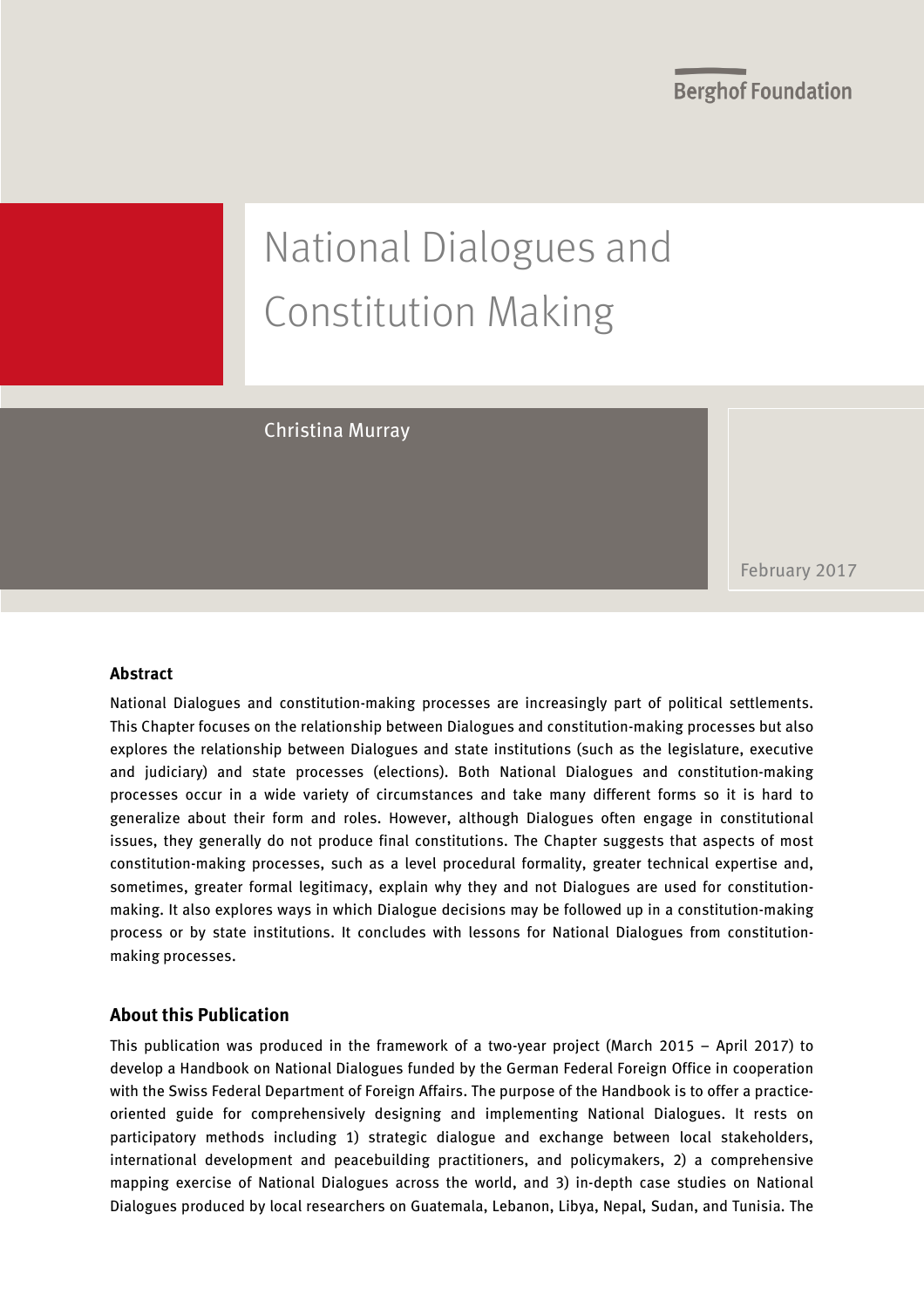project is implemented by the Berghof Foundation, in cooperation with swisspeace. This publication is one of three conceptual studies; others include Dilemma in National Dialogue and National Dialogue and Development. The overall aim of the project is to improve National Dialogues and enhance the capacities and contributions of conflict parties, local stakeholders and external actors towards their successful implementation.

For further information please contact the programme director Luxshi Vimalarajah, at l.vimalarajah@berghof-foundation.org or the project coordinator Marike Blunck, at M.Blunck@berghoffoundation.org. The National Dialogue Handbook can be accessed online at www.berghoffoundation.org/publications/national-dialogue-handbook.

#### **About the Author**

Christina Murray is the Director of the Bingham Centre for the Rule of Law in London and Professor of Human Rights and Constitutional Law in the Faculty of Law at the University of Cape Town. She served on the Panel of Experts that advised the South African Constitutional Assembly, the Committee of Experts that prepared the Kenyan constitution and the Fiji Constitution Commission and has advised on constitution-building in many other countries. In 2014 and 2016 she was the senior mediation advisor focusing on constitutions and constitutional processes on the United Nations Mediation Standby Team.

**To cite this publication:**

**Murray, Christina** 2017. National Dialogue and Constitution-Making. National Dialogue Handbook Background Paper No. 2. Berlin: Berghof Foundation.

Online at: [www.berghof-foundation.org/publications/national-dialogue-handbook](http://www.berghof-foundation.org/publications/national-dialogue-handbook)

**Disclaimer:**

2 The views expressed in this publication are those of the authors and do not necessarily reflect the views and opinions of the Berghof Foundation and swisspeace or their project partners.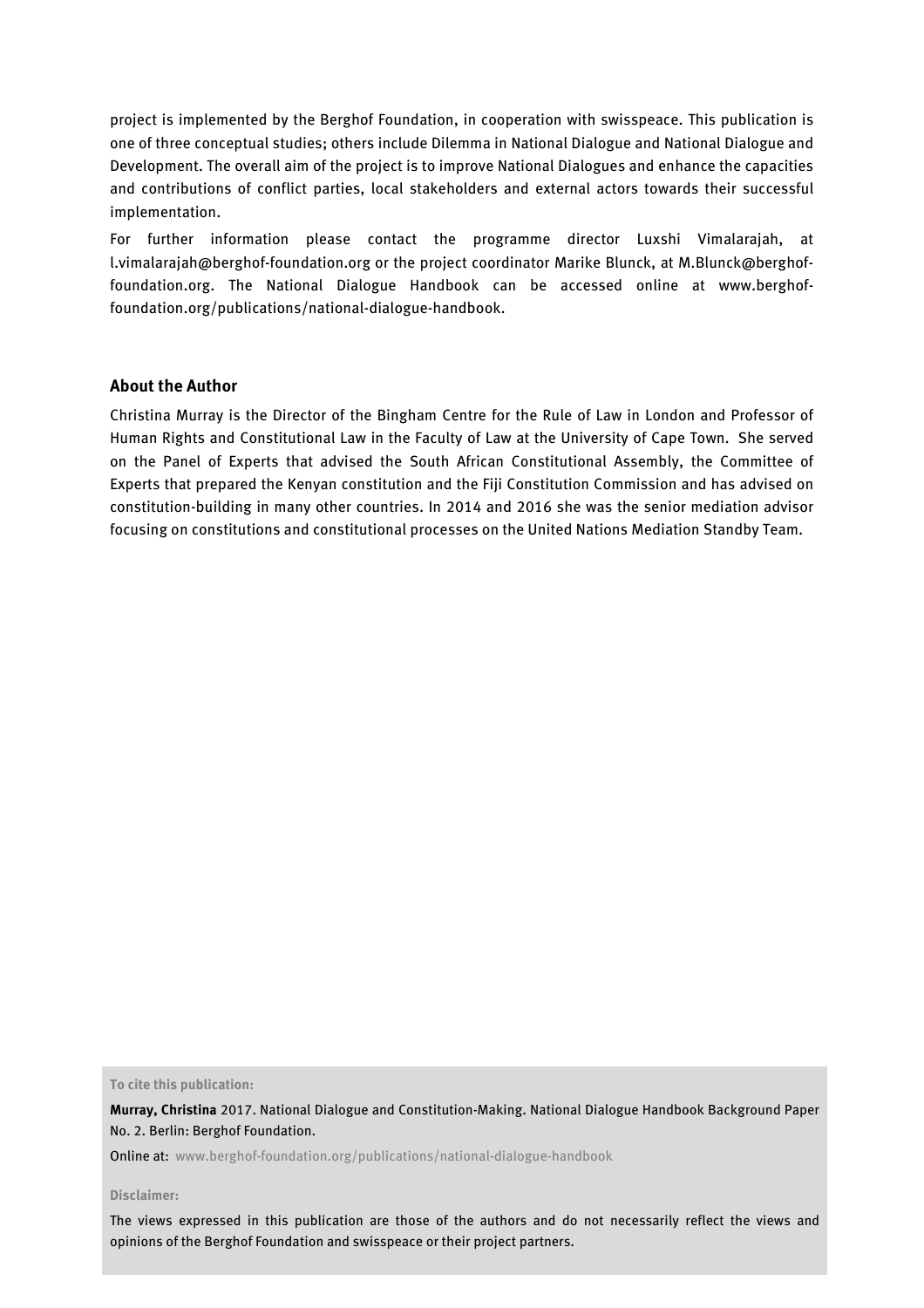### **Table of Contents**

| 1              |                                                                                        |  |  |
|----------------|----------------------------------------------------------------------------------------|--|--|
| $\overline{2}$ |                                                                                        |  |  |
| 2.1            |                                                                                        |  |  |
|                |                                                                                        |  |  |
| 3              |                                                                                        |  |  |
|                |                                                                                        |  |  |
|                |                                                                                        |  |  |
| 4              | The relationship of National Dialogues to Formal State Institutions and Processes 13   |  |  |
| 4.1            |                                                                                        |  |  |
|                |                                                                                        |  |  |
|                |                                                                                        |  |  |
|                | 4.2.2 A formal agreement requires the implementation of the outcomes of a Dialogue 15  |  |  |
|                |                                                                                        |  |  |
|                |                                                                                        |  |  |
|                |                                                                                        |  |  |
|                | 4.4.1 National Dialogues and the political, economic and social foundations for        |  |  |
|                | 4.4.2 National Dialogues and constitution-making processes: the substantive issues  18 |  |  |
|                |                                                                                        |  |  |
|                | 4.4.4 Conclusions on the interplay between National Dialogues and constitution-making  |  |  |
| 5              |                                                                                        |  |  |
|                |                                                                                        |  |  |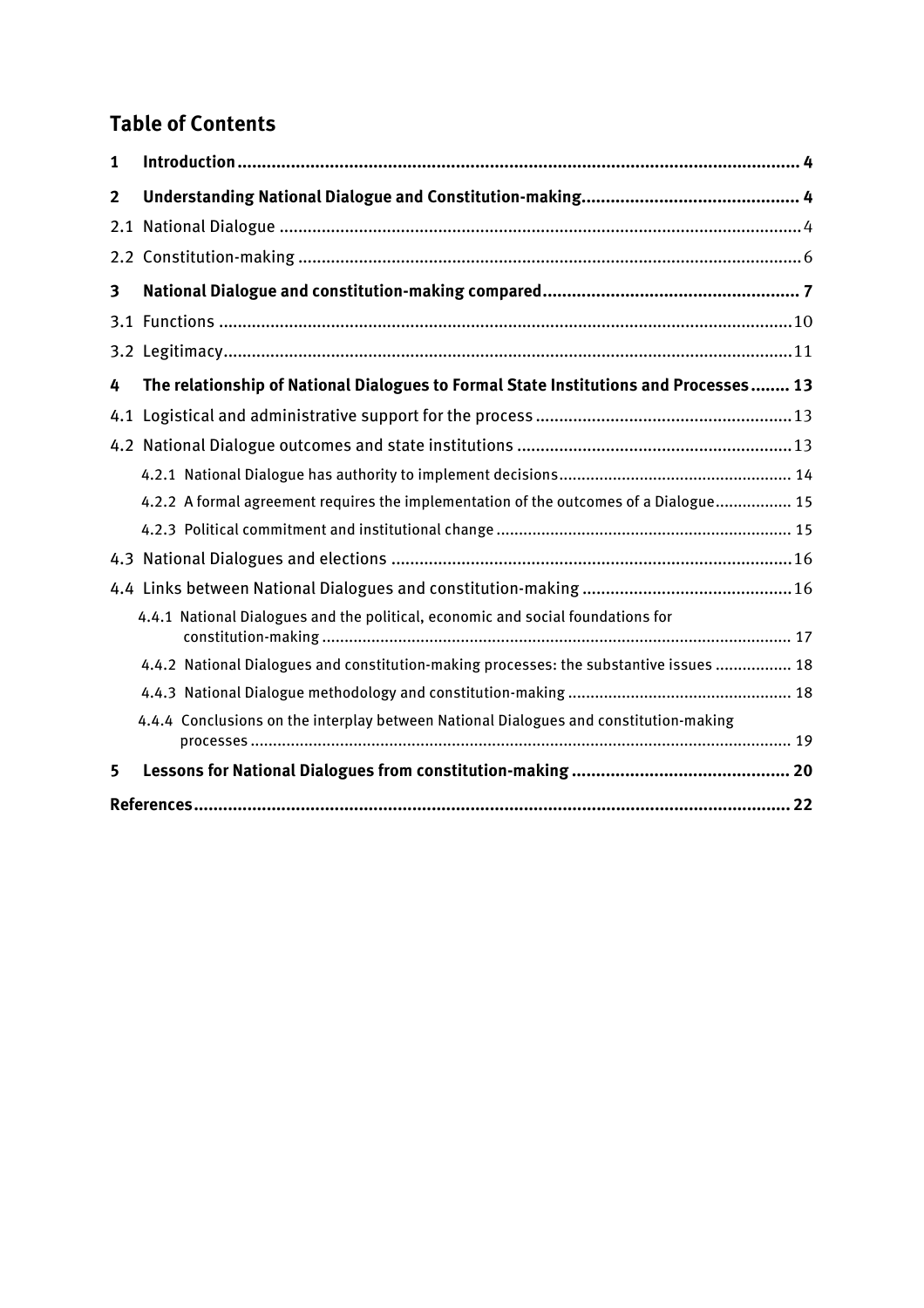## <span id="page-3-0"></span>1 Introduction

For at least the last three decades, processes to avoid or end violent conflict, to break political deadlocks and/or to reform societies in fundamental ways have increasingly involved forms of engagement that are underpinned by the view that inclusive, open discussion and an exchange of ideas can build trust, expand possibilities and, eventually, generate consensus about the future shape of society and that are not simply focused on striking a deal about political power but are also concerned with addressing underlying economic and social issues. Recently, these processes have been called National Dialogues. Over roughly the same period, constitutional reform has come to be seen as a key mechanism for bringing about fundamental social change, particularly after violent conflict.

The Berghof Foundation is concerned generally with developing greater clarity on National Dialogues, and with their potential as well as the challenges that they present. This paper addresses the particular question of the relationship between National Dialogues and other governance processes, especially constitution-making and elections but also the relationship between Dialogues and state institutions such as legislatures, executives and the courts. It is limited to Dialogues used as a form of crisis management (to prevent or resolve violent conflict), to break political deadlocks, to reform society and/or to re-establish minimal political consensus and redefine state-society relations.

Chapter 2 sets out what this paper understands by National Dialogues and constitution-making and discusses the functions each process may fulfil. Chapter 3 builds on Chapter 2 with a comparison of National Dialogues and constitution-making processes. Chapter 4 considers the relationship between National Dialogues to formal state institutions and processes, including the support other governance institutions may provide for National Dialogues and some tensions that may arise. Chapter 5 concludes with key lessons that National Dialogues could take from constitution-making.

## <span id="page-3-1"></span>2 Understanding National Dialogue and Constitutionmaking

Any discussion of National Dialogue and constitution-making processes is bedevilled by questions of definition. Neither political-settlement nor constitution-making processes follow any standard forms or use standard forums; each process develops according to its particular context. To discuss their possible different uses and the type of relationship that may exist between them, this Chapter opens with an explanation of what the paper understands by National Dialogue and constitution-making processes respectively. It continues to discuss the way in which a National Dialogue may engage in constitutionmaking, the similarities and differences between the processes, and their functions.

#### <span id="page-3-2"></span>2.1 **National Dialogue**

This paper understands a National Dialogue to be an inclusive process for building national consensus around social, political or economic concerns through an open and tolerant exchange of ideas. To be considered a National Dialogue, the process must be on a *national scale* and address *national issues*, and involve honest and constructive *dialogue*. Sometimes National Dialogue may be expected to reach agreements (Yemen). However, Dialogues need not be designed to decide matters. There is value in the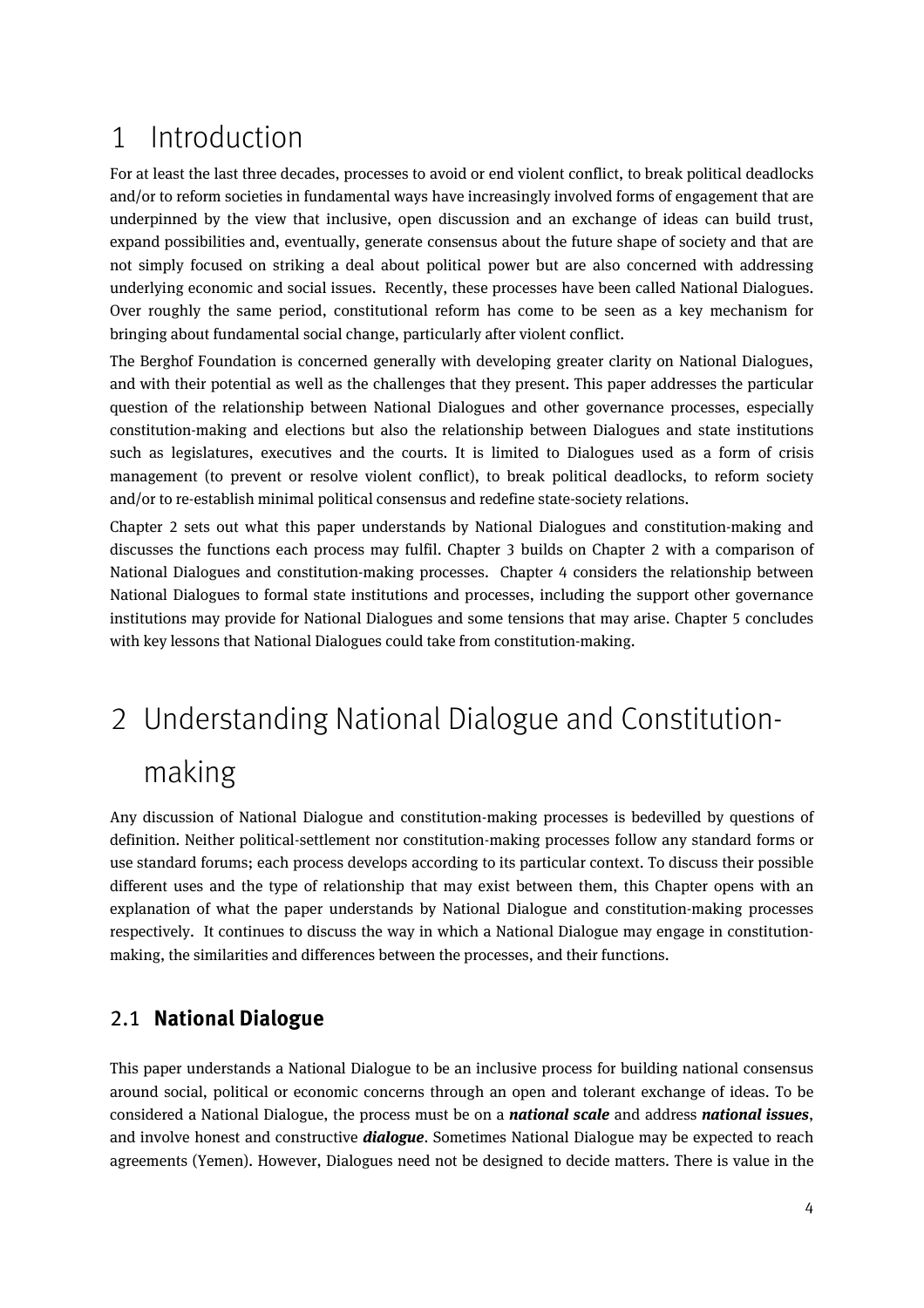process of exchange alone – it may provide an opportunity for active listening, recognition, respect, understanding, catharsis, relationship-rebuilding, visioning, etc.

As noted above, this paper is concerned particularly with National Dialogues that aim to contribute to preventing or ending violent conflict, to breaking political deadlocks and/or to reforming societies in fundamental ways. These Dialogues are established when the nation confronts problems that cannot be resolved in established institutions or through existing procedures because those institutions are weak, absent or lack legitimacy, or because they are not adequately inclusive or flexible, for instance. Such Dialogues take place in a wide variety of processes and in many different types of forums with many different names (e.g. round table; national conference; political dialogue; National Dialogue). They are sometimes based on long-standing practices and have traditional names ('bosberaad' in South Africa; Loya Jirga in Afghanistan, for instance). Over the past five years, as practitioners and others have sought to understand the role of dialogue in political settlement and fundamental political change, these processes have been clustered together in the category of 'National Dialogue'. National Dialogues may be small, involving just a few parties (a 'summit dialogue' as in Kenya 2008, Lebanon 2008 (Odendaal 2011)), or large including representatives from across society (Yemen 2013); they may be designed to address a small number of specific political questions (Tunisia 2013) or have a broader mandate (Benin 1990); their mandate may or may not include constitutional review; and, they may have a certain level of formal decision-making power (Afghanistan 2002), or their influence may be purely political (South Africa 1993).

Two of the best-known recent examples of National Dialogues, those in Tunisia and Yemen, illustrate the diversity of dialogue processes. They were different in many significant ways. The Tunisian National Dialogue of October 2013 ran parallel to the Constituent Assembly (CA) and, finally, was used to resolve the underlying political disputes that prevented the CA from reaching agreement. It involved representatives of parties that had been elected to the CA and it ran without formal rules or decisionmaking processes. The process exhibited a great degree of flexibility – pausing and resuming as the political dynamics changed. Its self-determined mandate was limited to settling the composition of the government, determining an election date and facilitating the finalization of the constitution. By contrast, the Yemen Comprehensive National Dialogue was intended as a precursor to a constitutionmaking process. Its mandate was wide – to engage with the full gamut of social, economic, institutional and political problems in Yemen, and to come up with recommendations for addressing them. It was formally constituted under the Gulf Cooperation Council (GCC) 'Implementation Agreement' and had a carefully designed decision-making process. The two processes nevertheless shared certain goals: to develop, as far as possible, through a deliberative and inclusive process, a common understanding of the problems that they were mandated to address, and to come to a consensus on how to resolve them.[1](#page-4-0)

Although the understanding of National Dialogues adopted here emphasizes their role in providing a forum for open discussion, National Dialogue processes vary greatly in the extent to which they succeed in doing this and all involve a degree of bargaining in reaching decisions. The South African and Tunisian dialogues achieved a relatively high level of constructive deliberation. The Kenyan political dialogue of 2008 primarily involved intense negotiations about the allocation of political power but it also reached some agreement on the root causes of the post-electoral violence of 2007/8. Sometimes the label 'National Dialogue' is used very broadly to include processes in which an agreement is hammered out among contesting parties and in which the idea of dialogue in the sense of open and exploratory discussions has little role. Examples of such processes are the Bangui Forum in the Central African Republic (CAR) in 2015 which was relatively inclusive and attempted to address some of the underlying problems in the ongoing CAR conflict but which operated primarily as a negotiation between conflicting

<span id="page-4-0"></span><sup>1</sup> See Peacebuilding Commission Working Group on Lessons Learned 2009 on differences in National Dialogues.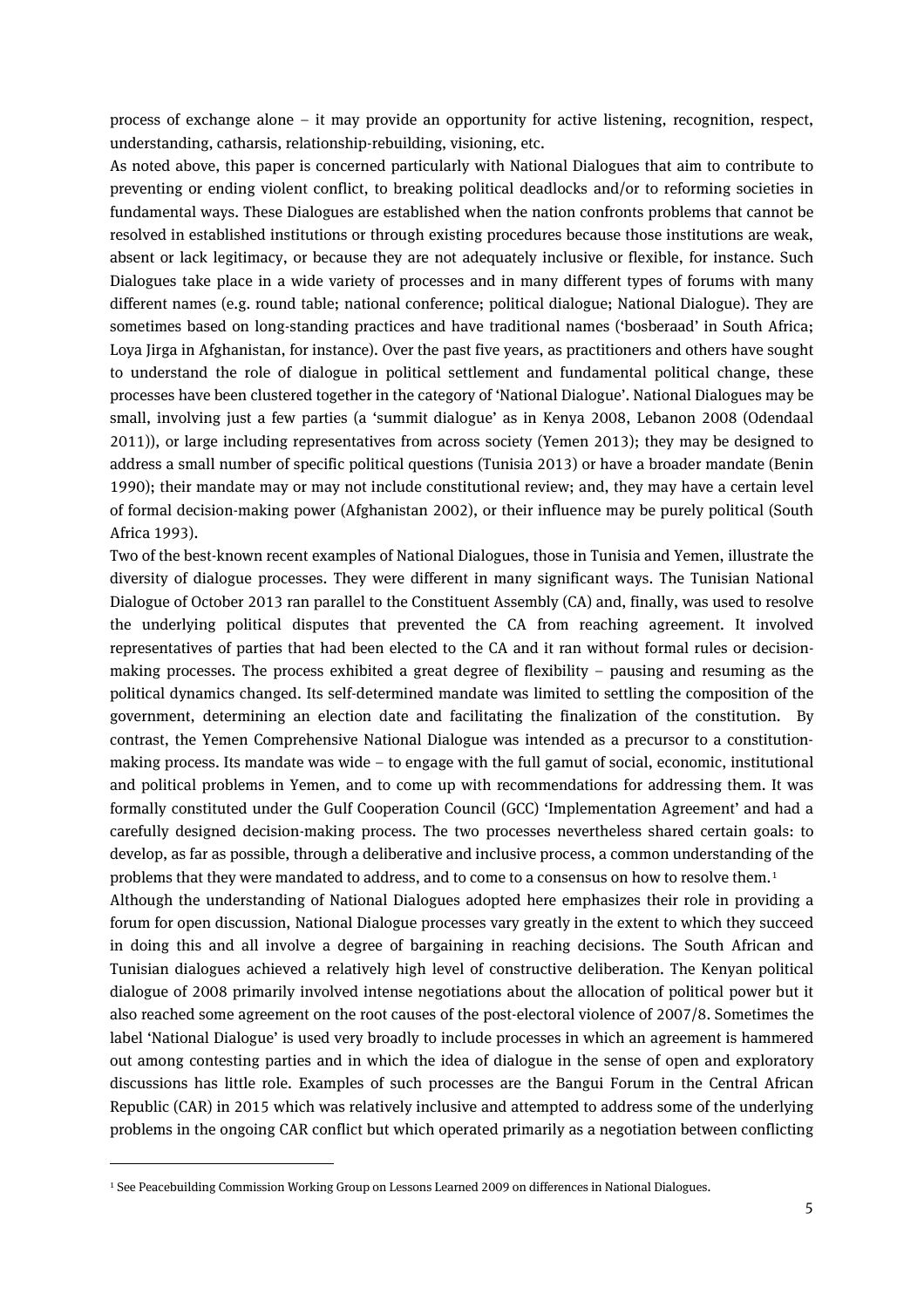parties, and the Bolivian 'dialogues' between 2007 and 2008 that paved the way for agreement by the Bolivian National Congress on the 2009 Constitution (Pinto 2011, 4).

#### <span id="page-5-0"></span>2.2 **Constitution-making**

The term constitution-making is used in a variety of different ways. However, using the term 'constitution-making' rather than 'constitution-drafting' signals that it is a process that involves more than drafting a document. The term is sometimes used very broadly to cover everything that might be linked to constitutional review from the very first activities by citizens many years before any process is formalized, through the process of achieving consensus on a proposed constitution, to formal adoption and the implementation of the constitution. This paper uses a narrower understanding of constitution-making, excluding very early activities that promote constitutional reform<sup>[2](#page-5-1)</sup> but including negotiations that start a constitution-making process, the process itself and implementation of the constitution.

On this understanding, constitution-making may include:

- $\equiv$  Agreeing to undertake constitutional reform or to introduce an entirely new constitutional order as after a revolution or when a new state is formed.
- $\equiv$  Agreeing on basic values of the state in a peace process (for instance, that it will be democratic, adhere to the principle of equality, and respect freedom of religion). Such agreement may be reached in many different forums including peace negotiations and National Dialogues. They are considered to be part of constitution-making because they have constitutional implications.
- $\equiv$  Designing a process of constitutional reform, agreeing on its participants and how it will proceed, including the role of the public, etc.
- $\equiv$  Making decisions on substantive constitutional issues and preparing a draft constitution or constitutional amendments in a formally recognised process (this may include debate on nationbuilding and policy).
- $\equiv$  Negotiating contentious constitutional matters outside an existing constitution-making body or before such a body is established.
- $\equiv$  Engaging with civil society organisations and the broader public on the proposed constitutional review and what the constitution should say including educating the public on constitutional issues.
- $\equiv$  Deliberating on constitutional proposals
- $\equiv$  Adopting the constitution

 $\overline{a}$ 

 $\equiv$  Implementing the constitution (including, for instance, adopting laws required to establish institutions or regulate constitutional processes and making appointments required under the constitution)

Like National Dialogue processes, constitution-making takes place in a great variety of forums, determined by the context in the country, its history, regional and international influences, the nature of any conflict, and so on. Often a relatively small committee prepares a draft constitution which is then considered by the legislature or a specially established constitution-making body (usually called a constituent assembly or constitutional assembly). Constitutions and constitutional amendments may be adopted in many ways as well: in democratic systems, the most common methods are by an elected body

<span id="page-5-1"></span><sup>2</sup> 'Constitutional reform' may be of varied 'degrees'. For example, it may involve a small number of changes such as introducing multiparty democracy or changing the electoral system, it may involve complete replacement of the constitutional system with a new system, or it may be somewhere in between.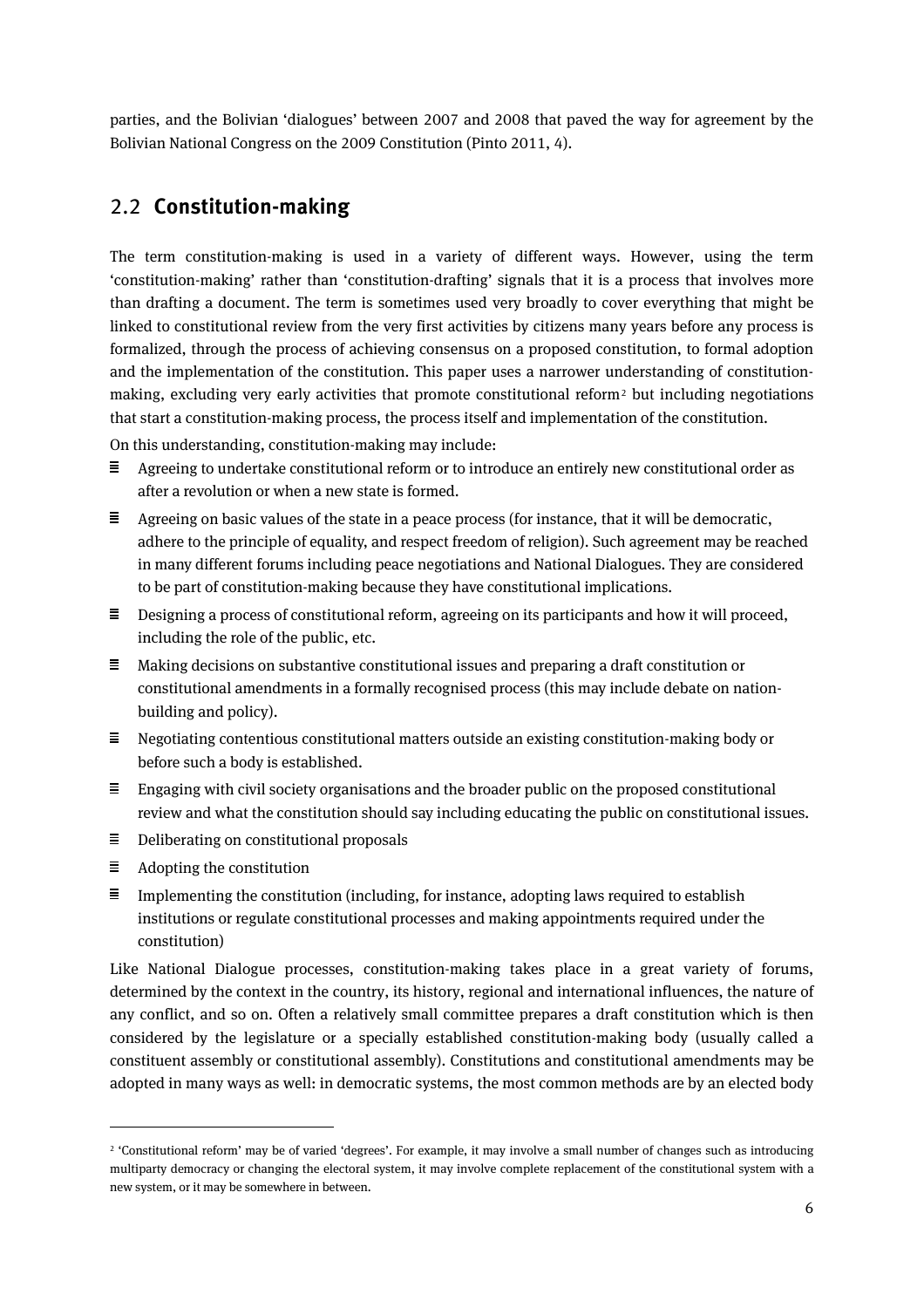(such as the legislature or constituent assembly) or by referendum; in military or other authoritarian regimes constitutional decree may be used; and in certain other cases, an international agreement or a peace agreement may create or amend a constitution.

### <span id="page-6-0"></span>3 National Dialogue and constitution-making compared

The National Dialogues with which this paper is concerned frequently include elements of constitutionmaking. Less frequently, constitution-making processes include processes that resemble National Dialogues. In 'normal' times, constitution-making is generally not accompanied by a National Dialogue as understood in this paper. The state institutions charged with constitution-making may be inclusive and deliberative and they may facilitate widespread public debate, engaging with specific interest groups and the public. In the best processes, the public debate is extensive and thoughtful and influences constitutional decision-making. It may also contribute to moulding a society's sense of shared vision. But, these processes usually differ from the National Dialogues as understood in this paper because they occur within established state institutions and processes, have an agenda limited to constitution-making and, unlike almost all National Dialogue processes, there is a definitive mechanism for making binding decisions on a proposed constitution or constitutional amendments.

During times of fundamental social change, a process with a mandate limited to constitution-making may resemble National Dialogues much more closely than at other times. In particular, debates may be more wide-ranging and there may be more emphasis on consensus. The inclusive Kenyan National Constitutional Conference convened in 2002 is an example of a body that was not, strictly speaking, a National Dialogue. It had a narrow constitution-making mandate: it was to discuss and approve a draft constitution. However, it sought to restructure the state entirely. Among other things, Professor Yash Pal Ghai, chairperson of the process, emphasized that a new constitution should provide 'a vision of the country and a statement of its values' based on the views of the people (Ghai 2009, 15). Its working groups considered many fundamental social issues in an open and constructive manner and the programmes of both the Constitution of Kenya Review Commission that prepared the draft constitution and the subsequent Conference were designed to build national consensus. The public discussion that the Conference engendered contributed to a national debate about the nature of the state. Kenyan did engage in processes that might be categorized as National Dialogues when the Conference deadlocked and the Government delegation threatened to walk out. The negotiation mechanisms they used (unsuccessfully) to resolve the crisis were similar to those used in the Bolivian National Dialogue of 2008.

If a strict classification is necessary, constituent assemblies, as in Tunisia and Bolivia, would not be considered National Dialogues. The narrow mandate of the 2003 Constitutional Loya Jirga in Afghanistan and the formality of its processes, also suggest that it would not be properly classified as a National Dialogue while the Emergency Loya Jirga, with its broader mandate (that, in fact, excluded any aspect of constitution-making), was a National Dialogue. Of course, the name of a forum or process is not determinative. The Venezuelan Constituent Assembly, established by presidential decree in 1999, was initially intended to restrict itself to constitutional issues but it soon declared itself a 'state superpower', assuming powers of government that vastly exceeded its brief. It could not be described simply as a constitution-making body. It could also not be described as a National Dialogue because it was not a forum in which different interests were considered and a national consensus sought. Instead, it was dominated by the governing political party (Brewer-Carias 2010, 513ff).

As already noted, National Dialogues frequently include elements of constitution-making when fundamental change is demanded. They may engage with constitution-making in many ways. With the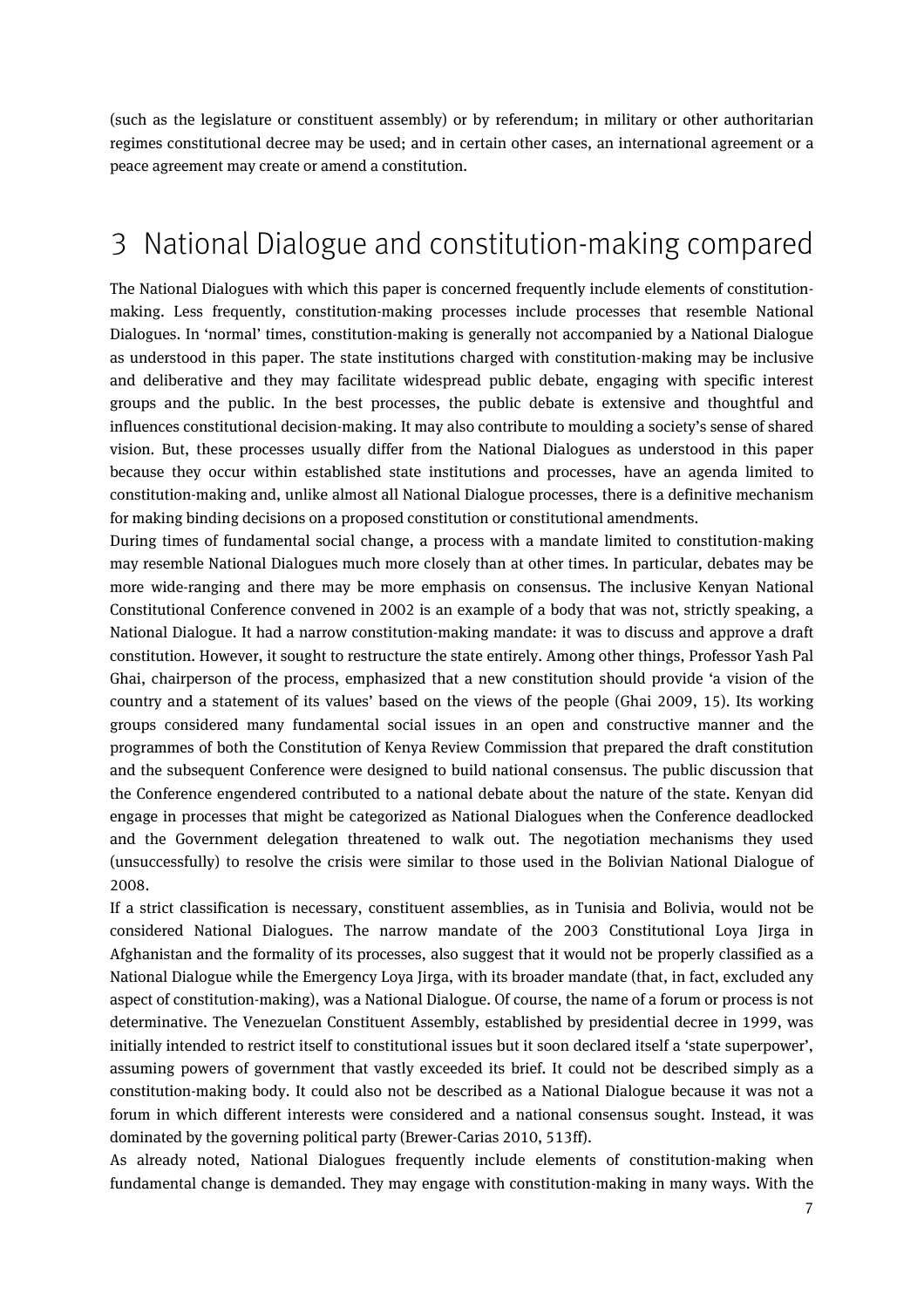exception only of implementing a constitution, all the items on the list of elements of constitutionmaking in section 2.2 above have been on the agenda of one or another National Dialogue:

- *Agreeing to undertake constitutional reform*: Francophone National Conferences; Central European Round Tables. However, frequently this decision is taken between opposing parties, before a National Dialogue (e.g. the initial meetings between the African National Congress and Government in South Africa in the early 1990s).
- *Decisions on basic values of the state*: South Africa, Yemen.
- *Designing a process of constitutional reform*: South Africa, Yemen (unsuccessful).
- *Decisions on substantive constitutional issues, preparing a draft constitution or constitutional amendments*: National Dialogues commonly make decisions on transitional government arrangements (Inter-Congolese Dialogue 2002; South Africa 1993; Francophone National Conferences between 1989 and 1992); they may prepare a complete interim or transitional constitution (South Africa 1993; Poland 1992); and they may set parameters of future constitutionmaking by deciding certain issues (South Africa 1993 in the 34 Constitutional Principles agreed in the Multi-party Negotiating Forum). As discussed below, a national conference rarely makes a definitive constitution. The short *Benin National Conference* did not produce a constitution. It preceded constitution-making and established a transitional government which, in turn, established the Transition Constitutional Commission. However, the committee of the National Conference that decided on transitional government structures considered various arrangements for the posttransition constitution, including the future system of government (Seely 2009, 76) and the Conference also mandated a large number of constitutional institutions (including a constitutional court) to act as checks on executive power. The *Yemen* process that ultimately failed was designed to follow roughly the same sequence. Although the National Dialogue Conference was not expected to produce an interim constitution or settle interim government arrangements, it was formally required to "establish the main components necessary for constitutional reform" and "[determine] the process of formulation of the constitution".[3](#page-7-0) It had some success on the former but could not reach agreement on the latter.
- *Negotiating contentious constitutional matters outside an existing constitution-making body or before such a body is established:* South Africa 1992-3; Bolivia 2008; Tunisia 2013. The negotiations in a National Dialogue type process in Bolivia in 2008 did not produce agreement but, unlike a number of earlier attempts, they eased tensions in a manner that, observers suggest, contributed to constructive decision-making in Congress (Pinto 2011, 11).
- *Engaging with civil society organisations and the broader public on constitutional issues*: Yemen 2013.
- *Deliberating on constitutional proposals*: National Dialogues deliberate on constitutional matters when they discuss the form of the government (either for a transition or for the longer term).
- *Adopting the constitution*: A National Dialogue may adopt a transitional or interim constitution. Frequently, however, this function is transferred to a formal state institution (Poland 1989, South Africa 1993). I am not aware of any case in which a National Dialogue has prepared or adopted a definitive (final) constitution (see section 2.5 below).

National Dialogues as understood in this paper and more ambitious, dedicated constitution-making processes are both concerned with fundamental reform of the state. To succeed in deepening democracy, and promoting good governance and inclusive citizenship, both need to be inclusive, engaging with as

<span id="page-7-0"></span><sup>3</sup> Presidential Decree 30/2012. The Agreement on the Implementation Mechanism in Yemen that set out a roadmap for the transition required a constitution commission (para 32) so it was details, such as the composition of a commission, that the Comprehensive National Dialogue was expected to settle.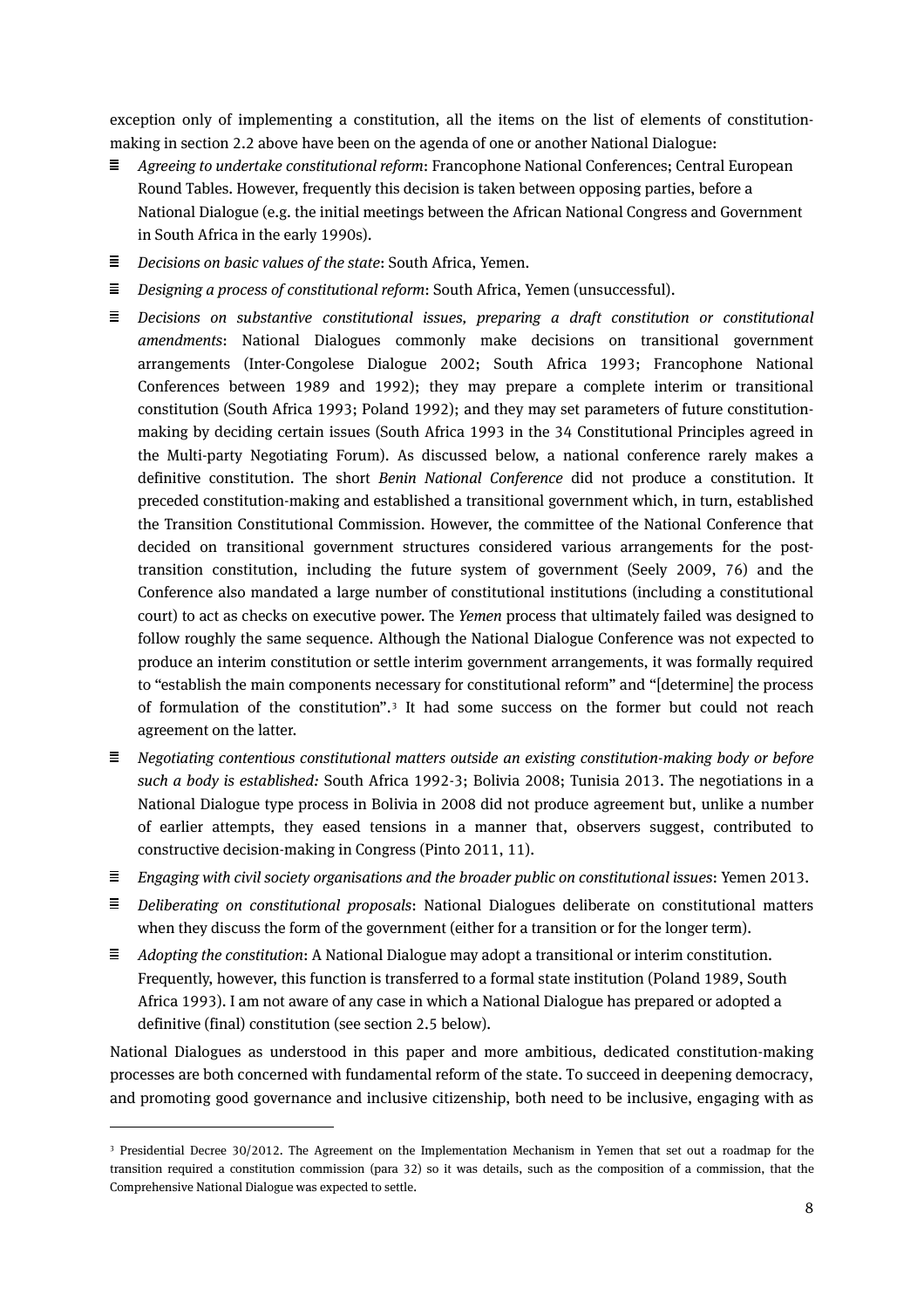broad a range of interest groups as possible.[4](#page-8-0) But, as noted above, both may take a wide range of different forms, perhaps involving multiple stages and multiple forums.

There are no hard and fast differences between National Dialogues and bodies whose mandate is limited to constitution-making. However, National Dialogues tend to have certain features that most dedicated constitution-making processes do not and, conversely, dedicated constitution-making processes tend to share certain features that are rare in National Dialogues. The following table highlights some contrasts between the two.

|                                         | <b>National Dialogue</b>                                                                                                                                                                                                                                                                                                                                                                                                                                                                                                                                                                                                                                                                                                                                                                                                                                                                                                          | <b>Constitution-making</b>                                                                                                                                                                                                                                                                                                                                                                                                                                                                        |
|-----------------------------------------|-----------------------------------------------------------------------------------------------------------------------------------------------------------------------------------------------------------------------------------------------------------------------------------------------------------------------------------------------------------------------------------------------------------------------------------------------------------------------------------------------------------------------------------------------------------------------------------------------------------------------------------------------------------------------------------------------------------------------------------------------------------------------------------------------------------------------------------------------------------------------------------------------------------------------------------|---------------------------------------------------------------------------------------------------------------------------------------------------------------------------------------------------------------------------------------------------------------------------------------------------------------------------------------------------------------------------------------------------------------------------------------------------------------------------------------------------|
| Formal<br>establishment                 | May be formally established, for example by law or<br>peace agreement, but operate outside existing state<br>institutional structures; usually established when<br>existing institutions cannot address problems and<br>when a process is needed that includes both state<br>actors (parliament, government, etc.) and parties<br>outside these institutions.                                                                                                                                                                                                                                                                                                                                                                                                                                                                                                                                                                     | Constitution-making bodies are usually<br>formally established according to the pre-<br>existing<br>constitutional<br>and<br>legal<br>arrangements, under new or amended<br>constitutional arrangements (Benin 1990,<br>Kenya 2008, South Africa 1994, Zimbabwe<br>2008) or by a special law (Bolivia 2006). As<br>in Colombia in 1990, a constitution-making<br>body (in that case a Constituent Assembly)<br>may be established by a process that is<br>devised to by-pass existing procedures. |
| Mode of<br>operating                    | Strive to engage in constructive deliberation.                                                                                                                                                                                                                                                                                                                                                                                                                                                                                                                                                                                                                                                                                                                                                                                                                                                                                    | May engage in constructive deliberation<br>but may follow more formal procedures<br>and not be concerned with deliberation.<br>Some constitution-making bodies follow<br>standard legislative rules of procedure<br>which are often not conducive<br>to<br>constructive problem solving but instead<br>involve<br>deeply<br>partisan<br>may<br>and<br>competitive decision-making.                                                                                                                |
| Mandate                                 | Usually has a broad mandate which may include<br>constitution-making but is not limited to it.                                                                                                                                                                                                                                                                                                                                                                                                                                                                                                                                                                                                                                                                                                                                                                                                                                    | Will consider broader social and political<br>the<br>of<br>issues only<br>$\mathsf{in}$<br>context<br>its<br>constitutional mandate.                                                                                                                                                                                                                                                                                                                                                              |
| Participants<br>and decision-<br>making | the<br>democratic<br>principle<br>Not<br>based<br>on<br>оf<br>representation in relation to percentage of support<br>in the country (but see Lebanon 2008) but based on<br>the need to include all stakeholders who are<br>affected by the concerns of the Dialogue. A form of<br>political representation is achieved through<br>inclusiveness (Siebert 2013). Similarly, because a<br>degree of consensus is sought, decision-making is<br>not majoritarian. Instead, usually an attempt is<br>made to balance decision-making in a way that is<br>not simply concerned with numbers. In the Inter-<br>Congolese Dialogue of 2001, all participants had<br>equal status (Rogier 2003). South Africa used the<br>device of sufficient consensus to enable it to<br>balance the need to ensure that numbers were not<br>all determinative but that, at the same time, minor<br>stakeholders could not hold the process to ransom. | Final decision-making on a constitution is<br>usually through a democratic process such<br>as a referendum and/or adoption of the<br>constitution by an elected body (e.g.<br>constituent assembly, legislature). Thus,<br>the decision-making process in the<br>Constitutional Assembly that made South<br>Africa's<br>definitive<br>constitution<br>was<br>numerical: a two-thirds majority of the<br>elected members was required for the<br>constitution to be adopted.                       |

<span id="page-8-0"></span><sup>4</sup> A constitution-making process that is not inclusive may succeed in producing a constitution (e.g. a constitution imposed by a military dictatorship). The concern here is with processes that seek to promote democratic values.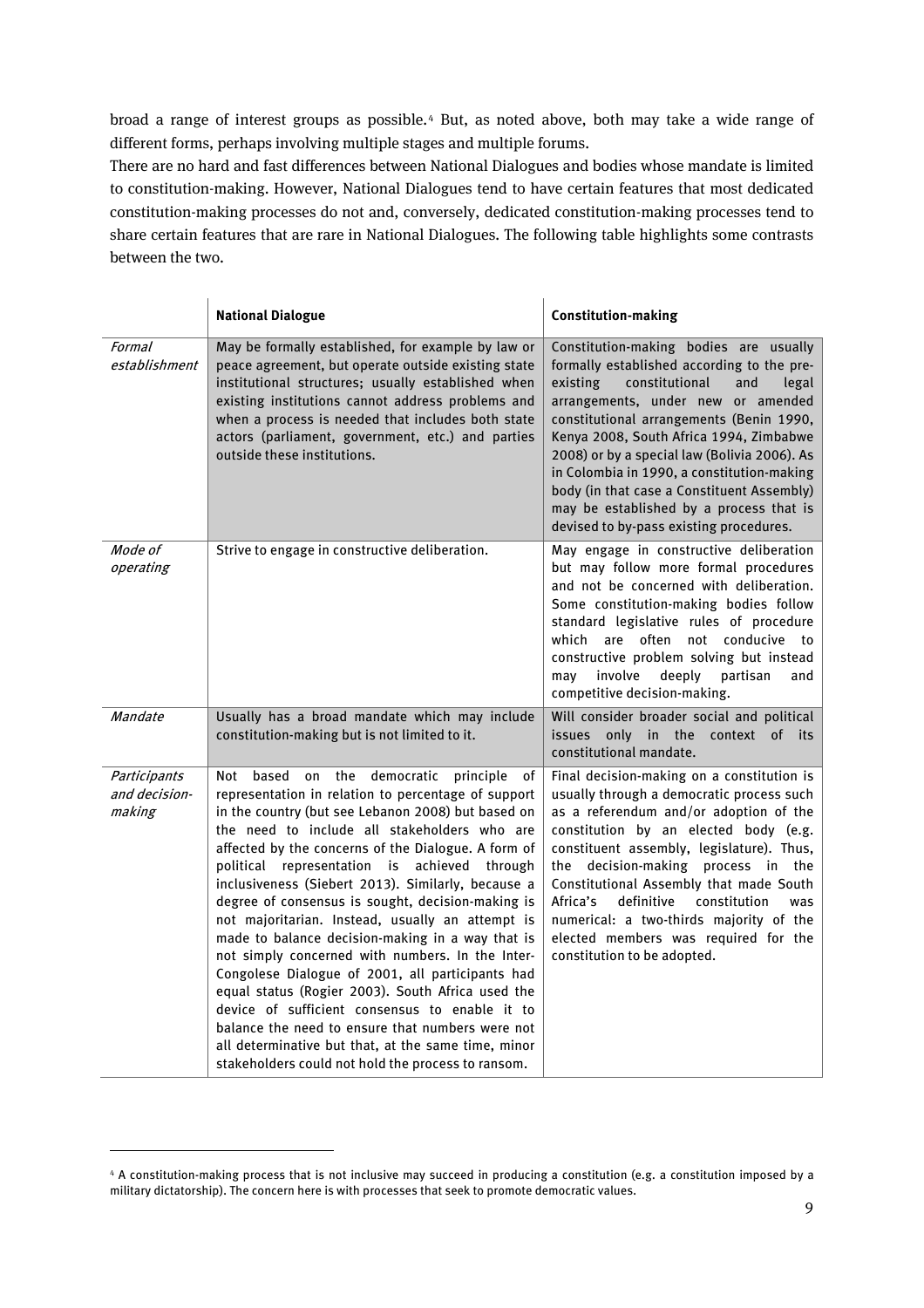|                                               | <b>National Dialogue</b>                                                                                                                                                                                                                                                                                                                                                                                                                                                                            | <b>Constitution-making</b>                                                                                                                                                                                                                                                                                                       |
|-----------------------------------------------|-----------------------------------------------------------------------------------------------------------------------------------------------------------------------------------------------------------------------------------------------------------------------------------------------------------------------------------------------------------------------------------------------------------------------------------------------------------------------------------------------------|----------------------------------------------------------------------------------------------------------------------------------------------------------------------------------------------------------------------------------------------------------------------------------------------------------------------------------|
| Status and<br>implementatio<br>n of decisions | Not a formal state process, it usually cannot make<br>binding decisions or implement them directly. An<br>exception occurs when the Dialogue marks a rupture<br>with the existing legal order as in a number of<br>countries in Francophone Africa where National<br>Conferences declared themselves 'sovereign' and<br>assumed the<br>authority<br>effectively<br><sub>of</sub><br>the<br>government. This was a contentious issue in Yemen<br>2011-2013 and other countries of the 'Arab spring'. | Usually binding procedures for adopting a<br>constitution are set.                                                                                                                                                                                                                                                               |
| <b>Determination</b><br>of procedures         | Procedures are often determined by the parties<br>themselves, either in preliminary meetings or after<br>the Dialogue is constituted.                                                                                                                                                                                                                                                                                                                                                               | Constitution-making bodies may adopt<br>their own rules, but this is usually within a<br>framework set out by the law or agreement<br>under which they are established. For<br>example, decision-making rules and,<br>particularly, special majorities are not<br>usually determined by the constitution-<br>making body itself. |
| Engagement<br>with the<br>public              | Often do not include broad public engagement -<br>sometimes because they take place at a time when<br>public engagement is not feasible, particularly in<br>cases of elite or 'summit' dialogues. Kenya's<br>Dialogue process of 2008 is interesting: although<br>the political actors refused to open the process to<br>other groups, the panel of mediators consulted civil<br>society.                                                                                                           | Increasingly, a process of constitutional<br>review includes a programme of public<br>engagement.                                                                                                                                                                                                                                |
| Flexibility                                   | Often quite flexible and may develop and reshape as<br>participants develop their understanding of needs<br>and adjust to new realities.                                                                                                                                                                                                                                                                                                                                                            | Bound by legally prescribed forms.                                                                                                                                                                                                                                                                                               |
| Attention to<br>legal detail                  | If the agenda is very broad, the ability of a Dialogue<br>to pay attention to legal detail may be limited. The<br>interim constitution adopted at South Africa's<br>Dialogue (1992-93) is an exception as it produced a<br>precise and carefully prepared document.                                                                                                                                                                                                                                 | Ideally either includes enough members<br>with technical legal ability or is supported<br>by a strong technical team that can deal<br>with legal detail.                                                                                                                                                                         |

#### <span id="page-9-0"></span>3.1 **Functions**

The preceding discussion suggests both distinct and overlapping functions of National Dialogues and constitution-making processes. However, as indicated by the table above, some functions are better suited to dialogues and others to constitution-making bodies. For example, a National Dialogue can provide an opportunity for engagement when existing constitutional arrangements cannot, in particular by including parties that are not represented within formal structures. An inclusive National Dialogue may also enable the resolution or at least discussion of fundamental national problems including those relating to institutions and governance and may engage with policy issues. In addition, in Siebert's words, National Dialogues "have also served a much broader function: to provide spaces and instruments for reconciliation, developing joint visions between former enemies, and slowly evolving an understanding of the needs, perceptions and perspectives of the 'other'" (Siebert 2014). He adds: "National Dialogues hold the potential to strengthen constitutional, state and political reform processes with joint knowledge creation and comprehensive approaches to reform and transformation" (ibid.). In addition to leading to a better understanding of problems and agreement on ways to resolve them, and the less tangible results of greater social cohesion and intercommunal communication, a Dialogue may have 'process results' such as improving deliberation and negotiation skills (Peacebuilding Commission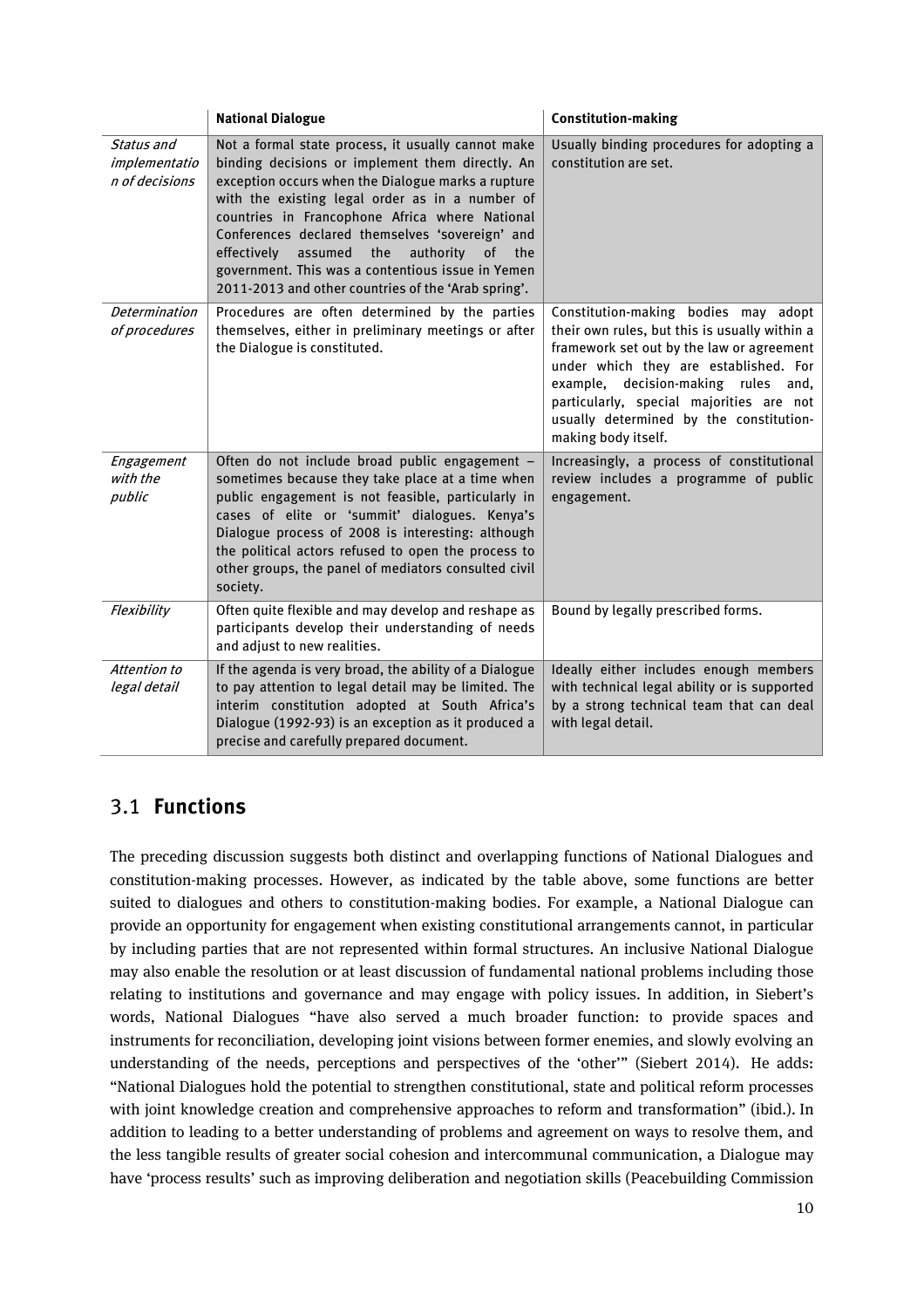Working Group on Lessons Learned 2009). The ability of National Dialogues to facilitate consensus is enhanced by the fact that they may have relatively flexible procedures. Although larger Dialogues are frequently bound by rules that are difficult to change because of the size of the body and competing interests (Yemen 2013), smaller ones (South Africa 1992) can change procedures and develop new forums as needs develop.

As noted above, to fulfil their functions, National Dialogues may have all-encompassing agendas, including some aspects of constitution-making as in Yemen 2013, or more limited agendas. The Bangui Forum for National Reconciliation in the Central African Republic (2015) is an example of a Dialogue with a limited agenda, intended as one step in a longer process. It concluded with agreements on disarmament, child soldiers, elections and the transitional government, among other things, which are underlying issues that require addressing if the conflict is to be ended. Similarly, as noted above, the Tunisian Dialogue of 2013 was concerned with a small number of clearly identified issues.

A body established exclusively for some aspect of constitution-making is expected to do only that. This may be determining a process or preparing a constitution, for instance. Dedicated bodies for formulating a constitution can have certain advantages over National Dialogues: they may be better able to focus on constitutional issues and make the important decisions about what is constitutional and what should not be determined in a constitution but instead left to the policies of successive governments; because their mandate is to produce a legal text, they may be set up in a way that enables them to deal with the legal issues that arise in preparing a constitution better than a Dialogue (but see South African Dialogue of 1993); and, because they are not also engaged with large social and economic issues, they may be able to act in a less partisan way. However, in many cases the reason for choosing a dedicated process for making a constitution is probably to confer greater legitimacy on the constitution itself.

#### <span id="page-10-0"></span>3.2 **Legitimacy**

There are obvious reasons for taking legitimacy into account when determining the process for making a constitution. Constitutions are the fundamental law of a country and bind the future. They set limits on the exercise of power and often grant rights that those in power may not wish to respect. There is always a tension between majoritarian democracy and constitutionalism, and if the constitution lacks legitimacy, it is unlikely to be able to resist demands for majoritarian decision-making. In post-conflict situations, the pressure on a constitution may be particularly great as dominant groups seek more power. In addition, constitutions have an active, creative role in the developing world both in establishing processes and institutions tailored to specific problems and in envisaging a nation (Hart 2003; Ghai 2005). As already noted, they can contribute to nation-building, giving people a sense of collective identity and a democratic constitution may be concerned with justice. To succeed in doing these things, a constitution must have the support of the people.

The legitimacy of a constitution may be considered from four general perspectives: legal legitimacy (because the constitution is adopted in a manner set out in an earlier constitution for instance); conceptual legitimacy (because the constitution rests on higher authority, most commonly now the sovereignty of the people); sociological legitimacy (the constitution is recognised as having authority, the public have 'bought into' it); and functional legitimacy (the constitution works). At a time of fundamental change one cannot depend upon sociological and functional legitimacy alone. Functional legitimacy is acquired over time and, at the beginning of the life of a new constitutional order, sociological legitimacy will depend on the origins of the constitution, in other words, on legal and/or conceptual legitimacy.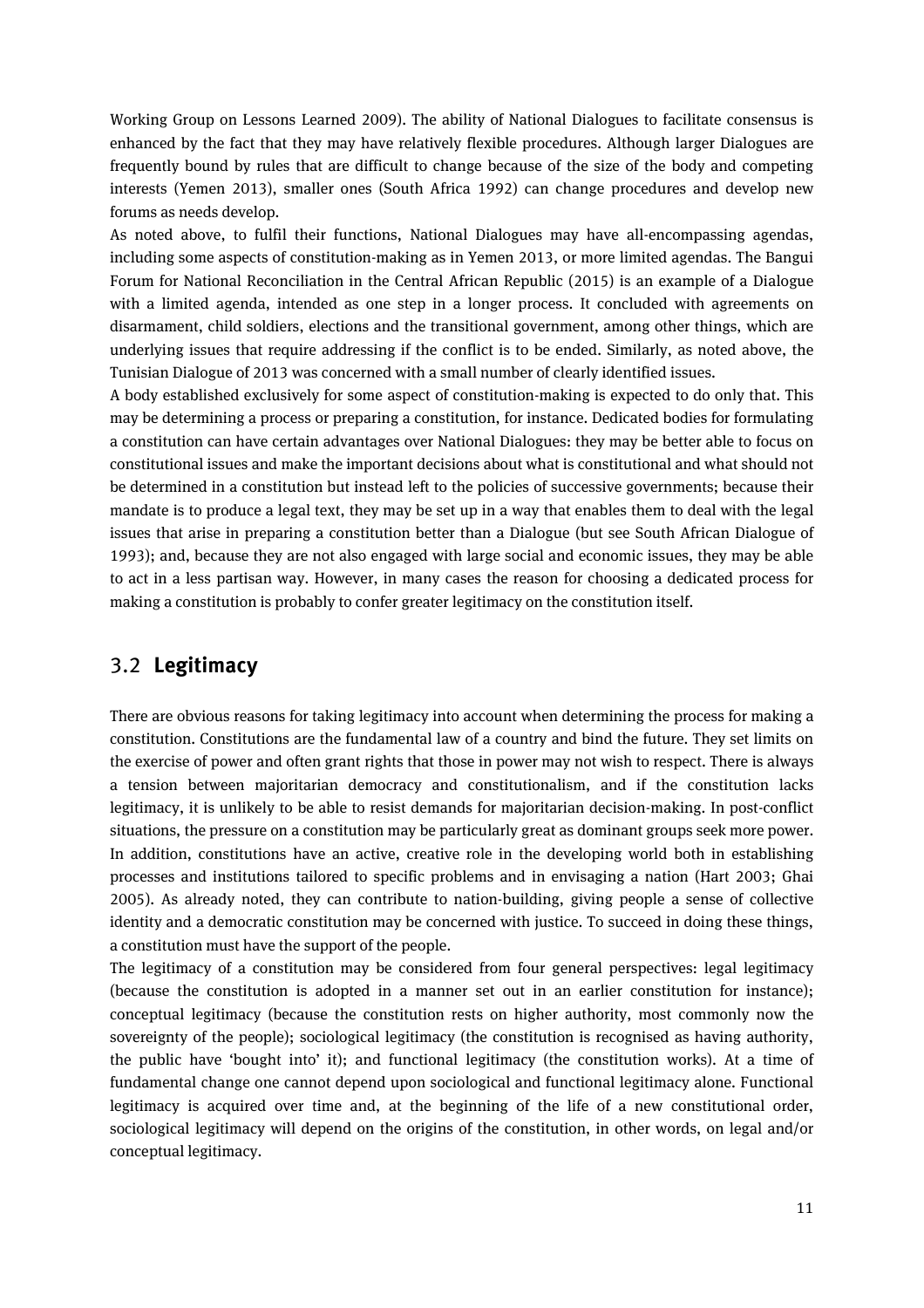A number of characteristics of National Dialogues weaken their ability to adopt a constitution that is perceived as legitimate. First is the problem of the democratic deficit. Even if a National Dialogue is inclusive and considered more legitimate than existing state institutions, it may not be established through a democratic process. There is concern that the legitimacy of a constitution will suffer if it has been drafted by a body that is not composed through democratic elections or established by a democratically elected body. Second, there may be an expectation that constitution-making takes place outside the environment of the Dialogue which is often highly political. Thus, in Benin, the National Conference decided to transfer responsibility for preparing a constitution to another body. Third, it may not be appropriate to make the definitive' constitution during the tumultuous process of political transition. An interim constitution may convert a peace agreement into a legally enforceable agreement, providing an element of stability while other aspects of the conflict are settled. Definitive constitutionmaking can then take place in conditions of greater certainty and in a dedicated process. Fourth, related to concerns about constitution-making in difficult times, National Dialogues often take place behind closed doors.

A dedicated constitution-making process, established under law and designed to be inclusive of the influential elites and civil society, can secure legal legitimacy and may contribute to achieving conceptual legitimacy. Among other things, as noted above, it is more likely to comply with generally accepted understandings of fair representation and the expectations of a democratic process than a National Dialogue.

Nonetheless, as already indicated, National Dialogues may produce transitional or interim constitutions (Poland 1989, South Africa 1993). There are various reasons for this. An interim constitution has different objectives from those of a definitive one. They are intended to provide 'a bridge between an illegitimate and a more legitimate regime, generally providing both a temporary institutional framework for government during the transition and a bargaining framework for negotiating a new structure of government and the procedural requirements for drafting the final constitution. Interim constitutions are a useful mechanism of deferral' (Davies 2014, 5). Thus, although it is critical that they enable realistic and constructive processes, they are understood to be temporary and their adoption in an unorthodox process is more likely to be acceptable.

It should be noted also that legitimacy is not irrelevant to interim constitutions and in Poland and South Africa, for instance, an attempt was made to confer legal legitimacy on the interim constitutions through securing 'constitutional continuity'. In Poland, the first transitional constitutional changes were part of the 'Round Table Agreement' of April 1989 but they were formally adopted through amendment of the 1952 Constitution by the existing legislature, following the procedure for constitutional change laid down in that constitution (Garlicki and Garlicka 2010, 392). Other Eastern European countries followed the same pattern of avoiding a total legal rupture with the past, in part because of their shared experience of modern revolutions (Arato 1993, 355). In South Africa, the racist, apartheid legislature formally adopted the interim constitution in 1993. The South Africans agreed to use the old process because, through the recognition this gave to the apartheid parliament, it facilitated securing agreement from the regime for the democratic transition and, in the eyes of some sectors of society, it protected the constitution from legal challenge. As these examples illustrate, there may be contradictions in the quest for legal legitimacy. In both Poland and South Africa discredited institutions were used to adopt the interim constitution.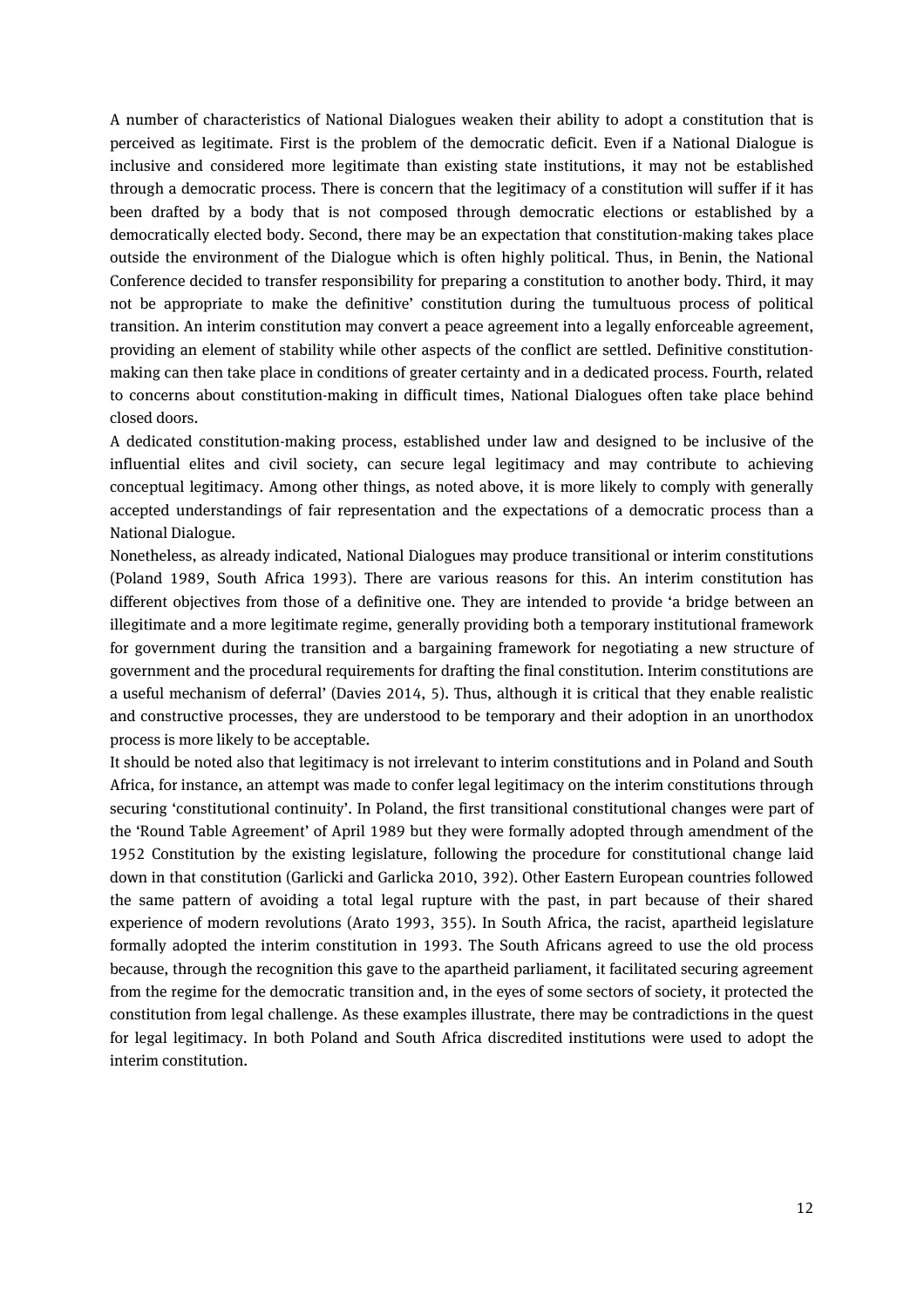## <span id="page-12-0"></span>4 The relationship of National Dialogues to Formal State Institutions and Processes

National Dialogues take place outside the formal institutions of government.<sup>[5](#page-12-3)</sup> As noted above, they usually occur because the existing institutions of government are not legitimate or do not have the capacity to engage adequately with the problems facing the nation. They may be formally convened by the executive (as in Benin and Lebanon) but, unless they are being used cynically by the government to provide a mere semblance of openness to change, they usually function on their own terms. The benefits of this relative autonomy are clear: it gives all participants a sense of ownership of the process and permits it to be flexible and responsive to emerging concerns. However, there are disadvantages. State institutions may deliberately undermine dialogue processes. For instance, security forces may block meetings or refuse to provide adequate security to certain groups. In addition, the implementation of Dialogue agreements is frequently difficult. Reflecting on Yemen and Burma, Siebert notes that "[a] major challenge that each of these processes has faced has been how to link change processes to existing constitutional bodies and stimulate real structural change" (Siebert 2014).

This Chapter first considers logistical and administrative support a Dialogue might require from state institutions. It then outlines ways in which National Dialogues may be dependent on state institutions for implementation of their decisions (3.2). Section 3.3 looks specifically at the links between National Dialogues and constitution-making processes, concluding with a discussion of certain challenges that arise in the relationship between constitution-making and National Dialogues.

#### <span id="page-12-1"></span>4.1 **Logistical and administrative support for the process**

At the most practical level, most National Dialogues require administrative, financial and logistical support to function. Sometimes this can be provided by the international community (Kenya 2008) or by an independent secretariat (Yemen 2013, funded by the international community). But, often, the process will be dependent on state institutions for their administrative arrangements and, particularly, security. This is frequently a challenge when the dialogue process is designed to seek new political and economic arrangements. Most seriously, security forces can pose threats to a peaceful process. When the State itself is contested, administrative support provided by the existing bureaucracy may itself be mistrusted. The agreement on which a Dialogue is founded or the preparatory arrangements may deal with the way in which administrative support will be given to the Dialogue.

#### <span id="page-12-2"></span>4.2 **National Dialogue outcomes and state institutions**

 $\overline{a}$ 

As noted above, the agenda of a National Dialogue may include virtually any political, social or economic issue. They frequently consider: values and shared understandings of the nation; confidencebuilding measures (e.g. release of prisoners, repeal of restrictive laws); constitutional issues (e.g. a process for future constitution-making or substantive decisions concerning constitutional

<span id="page-12-3"></span><sup>5</sup> National Dialogues may be institutionalized as in the Rwandan Constitution which requires annual dialogues. Institutionalizing the dialogue by making it a regular occurrence was also considered in Tunisia. However, as set out in Part 2.1, this paper is concerned with National Dialogues established in the context of conflict, political deadlock or major reform of a society.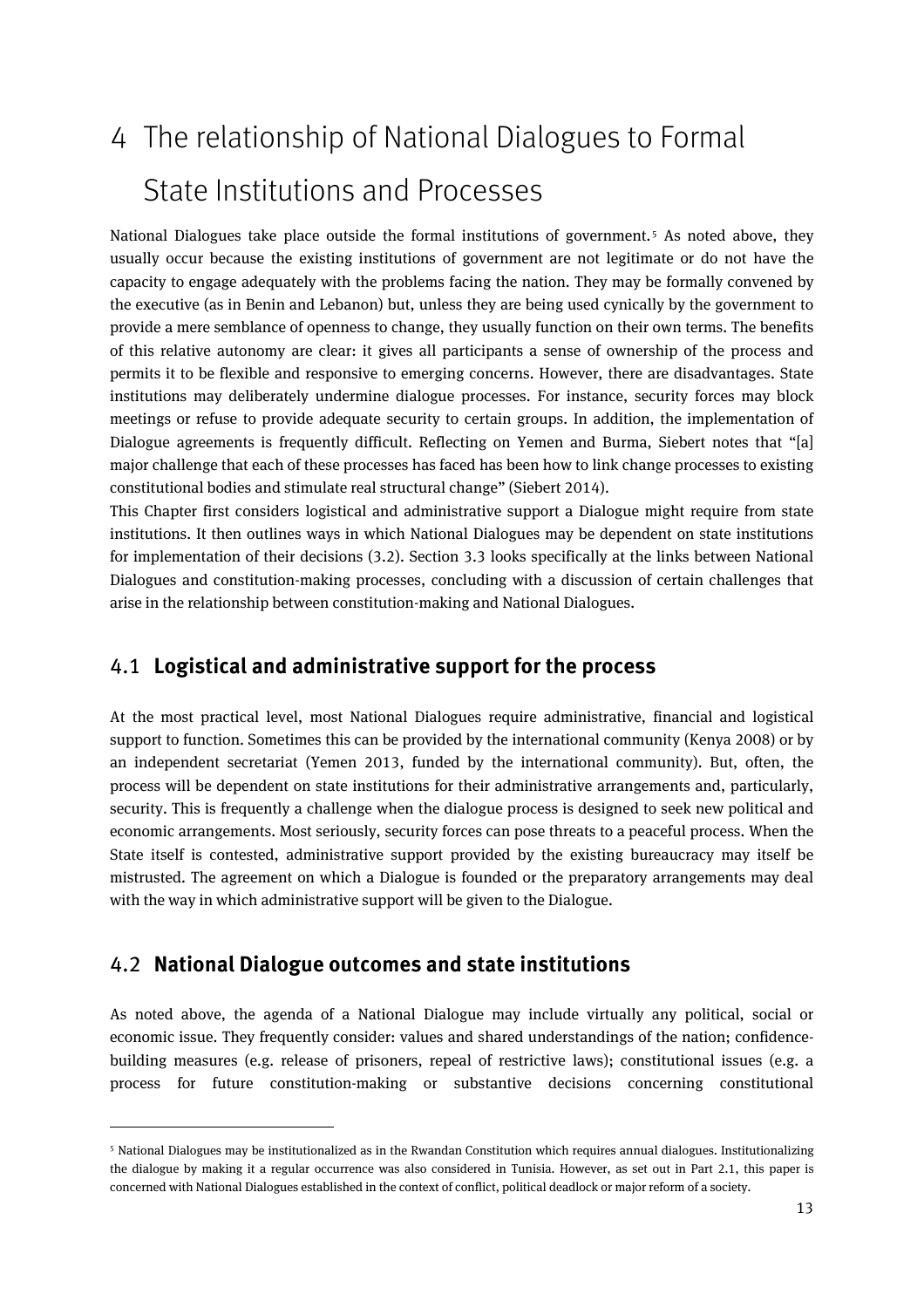arrangements); electoral systems and dates for elections; political arrangements, whether transitional or permanent; political parties; transitional justice; land; extractive industries; and the treatment of marginalized groups among other things.

For resolution of most of these issues, the participation of many state institutions is valuable. First, the state may have access to the most reliable information for decision-making. Thus, in an ideal situation, a National Dialogue will engage with state institutions so that its decision-making is based on a full understanding of the capacity of the state including, for instance, information concerning budgets, the capacity of the bureaucracy to implement change, time frames and so on. Access to credible information can assist the Dialogue to tailor its proposals realistically, and avoid overreach and creating wholly unreasonable expectations. (See also 4.4.4 on overreach.) In addition, engaging with bureaucrats during decision-making can contribute to securing their support in implementing decisions.

Second, the participation of state institutions is likely to be necessary to implement most National Dialogue proposals. There may be some decisions on which visible agreement among opposing sides is important but which do not require formal implementation. However, for a Dialogue to succeed in contributing to transformation of the state, structural change is usually necessary. Sometimes even agreement on national values will need to be implemented in some way (notably in South Africa a shared commitment to equality and non-racism required racist laws to be repealed). For example, the *legislature* may be required to adopt new laws; some agreements will fall directly to the *executive* and *public service departments* to implement (such as prosecuting corruption, delivering services to previously neglected sectors, or releasing prisoners); and *security forces* may be required to implement or manage a cease fire or change their behaviour to particular groups, for example. In addition, *courts* are often called upon to interpret agreements and determine the legality of actions taken under them.

It is not ever easy to change fundamental structural elements of the state such as the control of the economy, land or the extractive industries. The problem is exacerbated in the context of the National Dialogues with which this paper is concerned because they occur in times of great political upheaval and uncertainty and invariably face sustained resistance from powerful sectors (Acemoglu and Robinson 2013). However, without strong political commitment by the major stakeholders, Dialogue agreements are unlikely to be implemented.<sup>[6](#page-13-1)</sup> However, sometimes the problem of implementation is reduced by the way the Dialogue is established and/or, perhaps as a result of, international pressure (Kenya). Below, three specific situations are considered: (i) a National Dialogue that acquires authority over the formal state institutions that must implement decisions; (ii) a Dialogue established under an agreement or law that establishes an obligation for some or all agreements to be implemented; and (iii) Dialogues that depend entirely on political commitment and support from state institutions.

#### <span id="page-13-0"></span>**4.2.1 National Dialogue has authority to implement decisions**

The 1990 Benin National Conference declared itself sovereign and assumed all state authority. It put this authority into effect by appointing a High Council of the Republic as a transitional legislature and a transitional government which in turn appointed a commission to prepare a constitution. This model was followed in Togo, the Congo and Niger (Robinson 1994, 606).<sup>[7](#page-13-2)</sup> It is an approach that removes the gap between the Dialogue and the formal state institutions, but it will work only rarely and only when the conditions for major political transformation exist. The existing regime will need to be weak and, in particular, security forces will need to support the process. Most importantly, in Benin, the collapse of the economy that left the incumbent President with little leverage and the shared view that the situation

<span id="page-13-1"></span><sup>6</sup> The inclusion of senior political actors with the authority to implement decisions may be important, as opposition groups in Bahrain (2011) understood.

<span id="page-13-2"></span><sup>7</sup> In Venezuela, the 1999 Constituent Assembly did the same (Brewer-Carias 2010).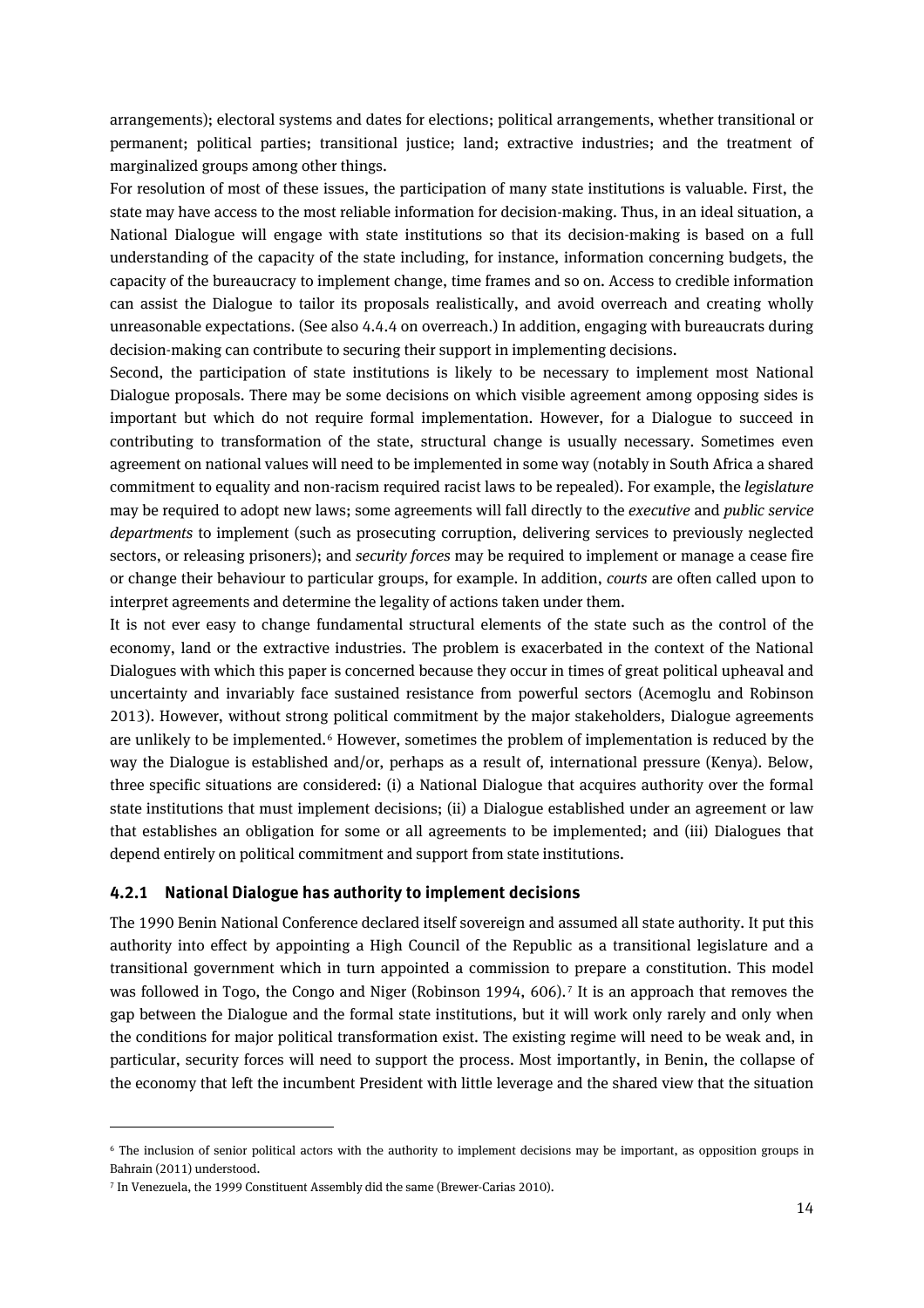in the country had become untenable were significant factors (Seely 2009). Moreover, although the goal of the National Conference was regime change, it did not oust the President but instead reduced his powers substantially. This strategy avoided a full-on conflict between the President and the opposition. The outcome of the process in Togo, among others, was completely different because the President held on to power, supported by the military, and the conflict continued for a number of years (Seely 2009). As Robinson (1994) argues in her analysis of the Dialogue process in Niger (1991), to succeed, it needed not only popular legitimacy and a coherent opposition but also needed to renegotiate relationships between civilians and those holding power (the military).

#### <span id="page-14-0"></span>**4.2.2 A formal agreement requires the implementation of the outcomes of a Dialogue**

Although a National Dialogue does not take place through existing institutional arrangements in the state, it may be formalised by law or by a transitional peace agreement. The law or agreement may specify that decisions of the Dialogue are binding or the authority of the Dialogue may be understood from the nature of the agreement. In such cases, the National Dialogue acquires an official status and the formal, if not practical, authority to implement all or some of its decisions.

The Afghanistan Emergency Loya Jirga was established under the 2001 Bonn Agreement. That agreement effectively amended the constitution and conferred authority on the transitional government that the Loya Jirga was to select. The Presidential Decree setting up the preparatory committee for the Yemen Comprehensive National Dialogue Conference specified that outcomes of the Dialogue were to be reflected in a constitution drafted after the Dialogue.

The effectiveness of a legal assertion in the founding documents for a Dialogue that its decisions must be implemented depends on the context, including the formal legal authority of the document itself, $8$  the weight that legal commitments carry in the state concerned, the underlying commitment to the Dialogue itself, commitment to agreements made in it, and the support of state institutions (and the individuals in them) in the implementation process. However, without the commitment of a substantial number of the major stakeholders in the process, a legal assertion of the binding nature of agreements will not be effective.

#### <span id="page-14-1"></span>**4.2.3 Political commitment and institutional change**

Ultimately, the decisions of a National Dialogue will be implemented only if those who control the relevant institutions (legislature, executive, different government departments, etc.) are willing to implement them and if those institutions and other institutions controlled by the state (perhaps including oil companies, agricultural boards, institutions that supply and maintain infrastructure) themselves undergo substantial change.

Formal mechanisms may be devised to ease this problem. For instance, under the Implementation Mechanism Agreement in Yemen, the President was given power to make law if the legislature could not. In Kenya in 2008, a special court was established so that the regular courts which were widely believed to lack integrity could not be used to block the process of constitutional review. In South Africa, an inclusive Transitional Executive Council with the authority to block programmes that ran counter to Dialogue agreements shadowed the executive.

<span id="page-14-2"></span><sup>8</sup> Note that the legal status of many peace agreements is unclear (Bell 2006).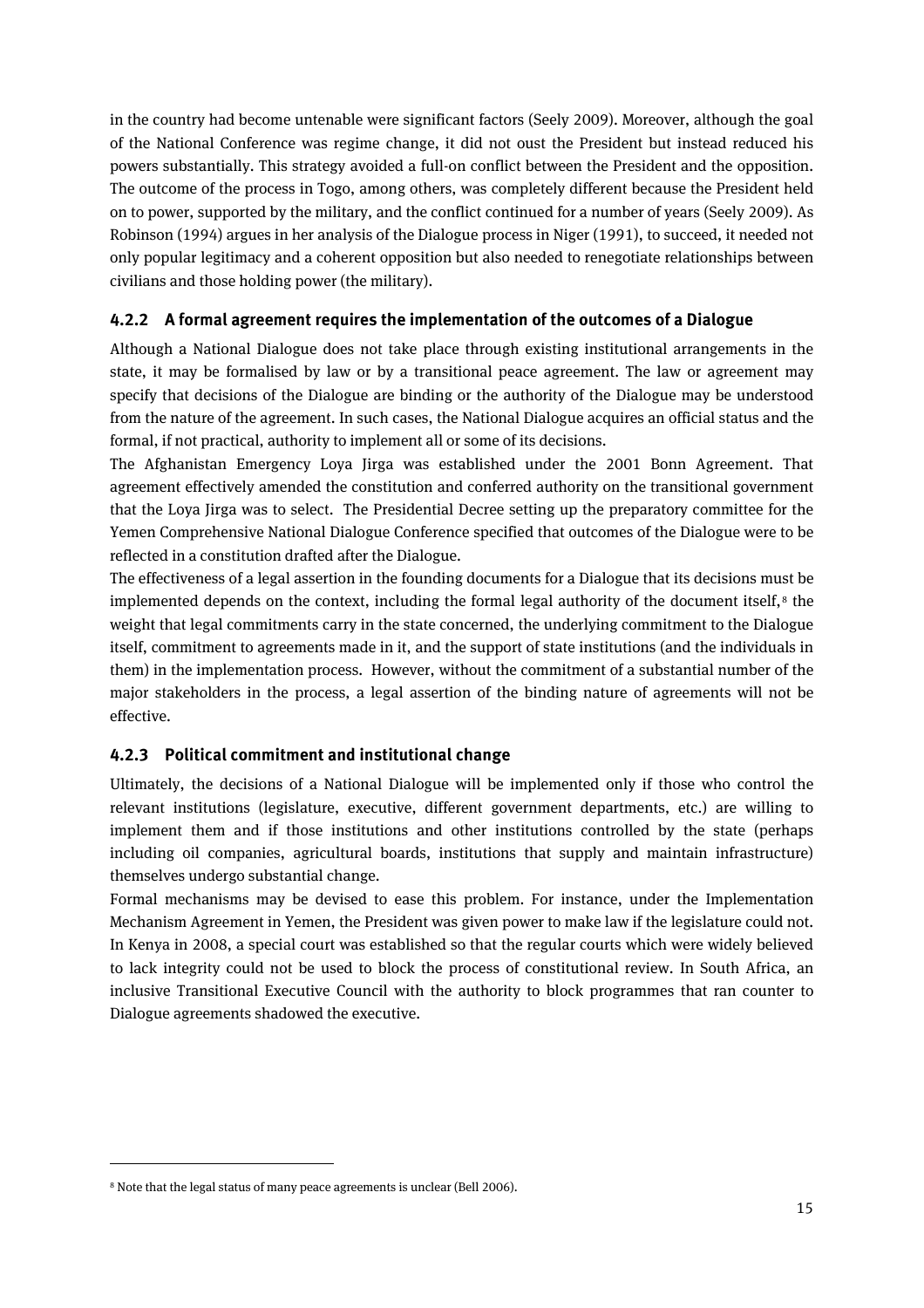#### <span id="page-15-0"></span>4.3 **National Dialogues and elections**

Decisions about the timing of elections and the system of representation are frequently taken in a Dialogue and they pose both legal and practical challenges. Although the challenges may not be different from others that arise in relation to implementing decisions of a Dialogue, they may be of special concern because both local actors and the international community consider an election urgently necessary to legitimate a process of change, implement new government arrangements and/or end a period of transition. In some cases, a commitment to dates for new elections is a condition for the successful conclusion of a Dialogue (South Africa 1993, Kenya 2008).

The principal legal and constitutional issue in relation to elections is to give a legal basis to the decisions on elections by a Dialogue . The dates for elections and/or the system of representation may be set in the existing constitution or in ordinary law. To change these, the simplest approach is to follow the existing procedures but these will almost always involve the legislature because legislative approval is invariably needed to change laws and usually also required for constitutional change. As discussed above, sometimes the existing legislature will be prepared to pass the required laws. However, in many cases the existing legislature will be discredited and/or resistant or (in contexts of major upheaval or State failure) simply dysfunctional.

These situations raise a classic conceptual problem of fundamental constitutional change: What gives a new constitutional order (or, in this case, an element of it) its legitimacy? This question falls outside the ambit of this paper (but see the discussion of legitimacy in section 3.2 above). From a practical perspective, in such cases, even if there is a desire to proceed in a manner that as far as possible respects legal procedures, a break in legal continuity may be the only solution. Thus, as already noted above, in some cases Dialogues have declared themselves sovereign or a peace agreement overrides the constitution and permits the Dialogue to settle election matters, usually with at least the acquiescence of major political actors.

Practical problems may be raised in relation to electoral issues when Dialogues set dates without considering the real logistical challenges. Ideally, before electoral dates are set, Dialogue participants will be provided with technical support that enables them to make a realistic judgment about an election date, particularly if a new system is to be implemented. State institutions are most likely to have relevant information but, when electoral bodies and processes have been captured by partisan dominant state elites or are not legitimate for other reasons, Dialogue participants will not be able to rely on them. Expertise from external sources may provide a way of verifying information from state institutions. The resolution of this essentially practical problem will depend on the situation in each country.

#### <span id="page-15-1"></span>4.4 **Links between National Dialogues and constitution-making**

As indicated in Chapter 2, there is no standard relationship between National Dialogues and constitution-making. The relationship between National Dialogues and constitution-making may be considered from three angles. First, a strong National Dialogue that engages with political, economic and social issues can contribute to creating the conditions necessary for successful constitution-making (South Africa, Tunisia, Benin) (section 4.4.1 below). Secondly, a National Dialogue may engage directly with procedural and substantive aspects of constitution-making by, for instance, determining a legitimate process for future constitution-making or settling aspects of a constitution (section 4.4.2 below). Third, the way in which National Dialogues operate can introduce practices that facilitate constitutional decision-making (South Africa, Benin) or contribute to overcoming impasses in a constitution-making process (Tunisia 2013; Bolivia 2007).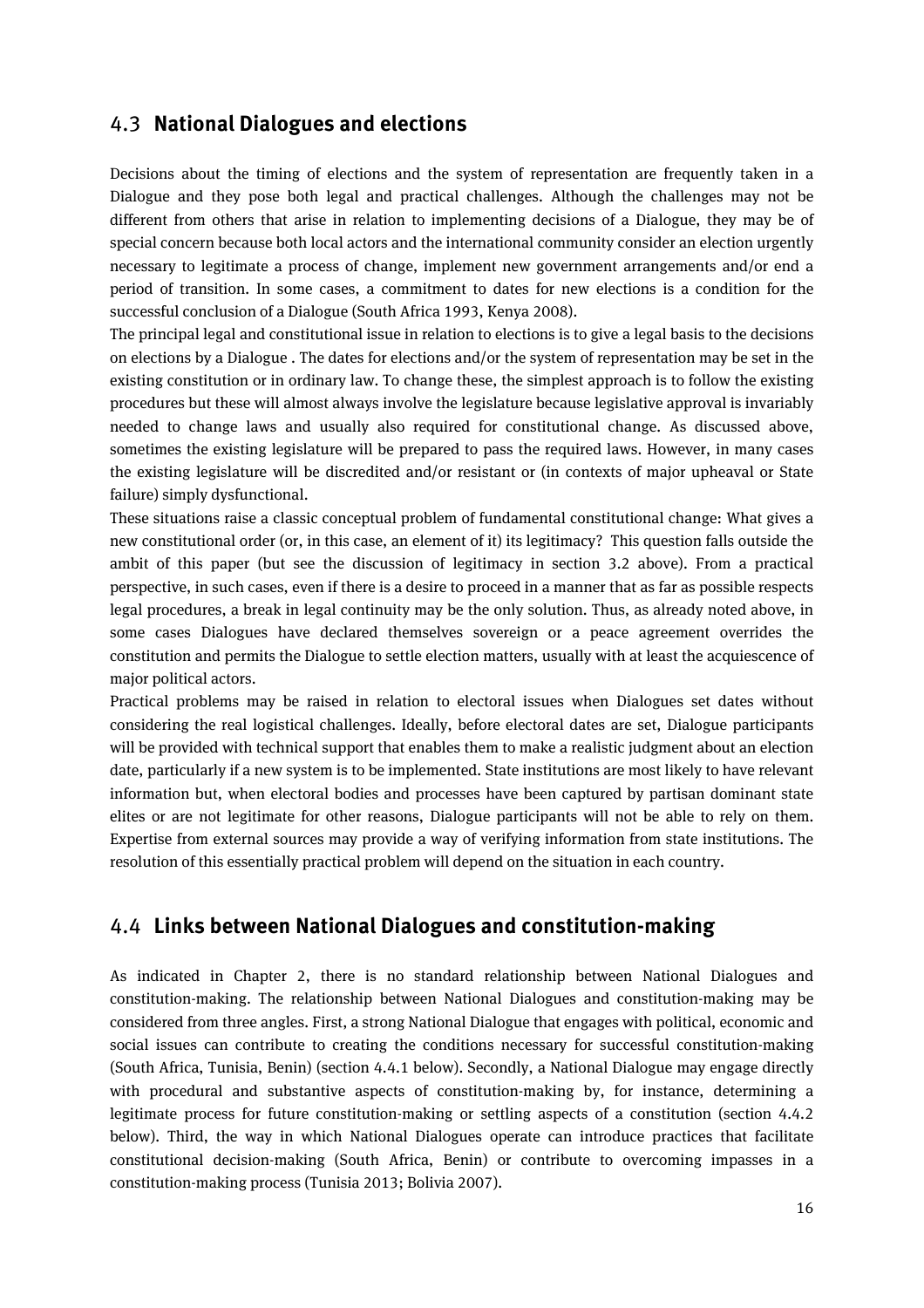#### <span id="page-16-0"></span>**4.4.1 National Dialogues and the political, economic and social foundations for constitutionmaking**

Constitution-making on its own cannot resolve the kind of social and economic problems that face most states after conflict or when fundamental institutional change is necessary. New institutions established in a new or revised constitution may provide a basis for better and more equitable government in the future, but for effective social change and political stability, the transformation of institutional arrangements usually needs to be accompanied by deeper changes [\(Acemoglu](https://www.amazon.co.uk/Daron-Acemoglu/e/B001H6IPC6/ref=dp_byline_cont_book_1) and Robinson 2013).

As discussed above, a National Dialogue that is part of a political settlement often has a broad, inclusive agenda and is mandated to discuss the fundamental matters relating to the state, its identity and its future that have caused instability or underlie demands for fundamental change. Through deliberation a Dialogue can build agreement on the root causes of the problems the society faces and how to address them, providing the broader consensus necessary for contributing to real social change. Many of these matters will not inform the content of the constitution directly but agreement on them is important if parties are to agree on a constitution and that constitution is to be properly implemented.

South Africa provides an example of a National Dialogue process that laid the political and social basis for constitution-making in a particularly comprehensive and politically sensitive way. First, the Dialogue provided a comprehensive framework for the political transition. In addition to transitional political arrangements (formally captured in an interim constitution), the Dialogue dealt with matters concerning the security forces, addressing past injustices, the election date and running free and fair elections, and race discrimination, among others. Many decisions in the Dialogue led to immediate changes (e.g. the release of political prisoners, repeal of unjust laws), providing what might be characterized as confidence building mechanisms. As a result, the Constitutional Assembly operated in a context in which many of the most deeply divisive political and social issues had been acknowledged and, for those that were not resolved, in which discussion on how to resolve them was on-going. Agreement among antagonistic parties in the Constitutional Assembly was possible because non-constitutional matters were also being addressed.

The Tunisian National Dialogue had narrower concerns than those of the South African process. Its agreed mandate was: to resolve the conflict about the current government; to determine an election date; and to 'facilitate' the conclusion of the constitution-making process. But, the issues with which it dealt had a direct impact on the work of the Constituent Assembly because that body could not secure the twothirds majority required for decisions while the current government arrangements were disputed. Famously, by breaking the political deadlock concerning the government, the National Dialogue enabled decision-making in the Assembly.

In contrast to the Tunisian process, Yemen's Constitution Drafting Commission worked in an environment in which, despite the many 'outcomes' of the Comprehensive National Dialogue Conference, there was deep disagreement among elites on the major political questions (including federalism), mistrust because major social problems had not been addressed and no confidence that the governing elite was committed to implementing the outcomes of the Dialogue. Under these circumstances, proper agreement on a constitution was impossible and, for this and other reasons, the process failed.[9](#page-16-1) Similarly, in Libya, a constitution-drafting commission operating apart from political negotiations and in the absence of an underpinning social and political consensus has struggled to reach agreement.

<span id="page-16-1"></span><sup>9</sup> The Dialogue outcomes were comprehensive, covering social, economic, developmental, political and security issues. See www.ndc.ye. In many areas there was little disagreement on the identification of the problems or even how to resolve them. But few believed that the Outcomes would be implemented. The Yemen Constitution Drafting Commission produced a draft constitution, however, it was imperfect and possibly unworkable and deeply contested both within the Commission and outside.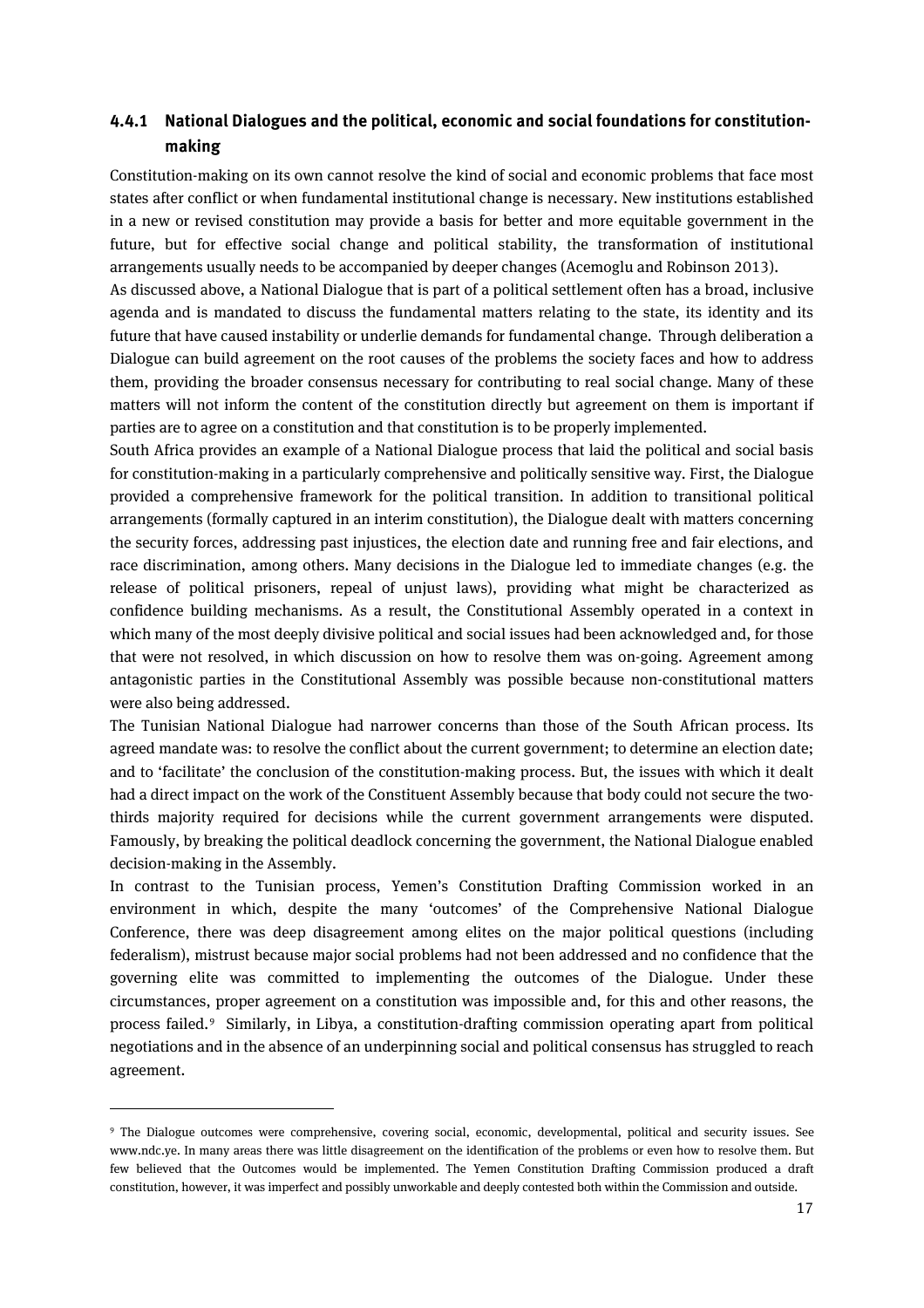#### <span id="page-17-0"></span>**4.4.2 National Dialogues and constitution-making processes: the substantive issues**

As mentioned in Chapter 3, a National Dialogue may determine the process of constitution-making and key elements of the content of a constitution. Against that background, some of the dynamics of constitutional decision-making are discussed here.

A National Dialogue is often considered to be an appropriate forum for achieving a broad consensus on constitutional issues that will form the basis for a future constitution. The success of the South African process in this regard has led to promotion of the idea. Section 3.1 discusses some of the problems in having a National Dialogue adopt a 'final' or definitive constitution. But challenges also exist when Dialogues, more modestly, set basic principles for a future constitution.

The Yemen process and, to a lesser extent, the Benin National Conference, exemplify the difficulty in expecting a large and inclusive dialogue process to reach agreement on any constitutional issue. For such agreements to hold, the Dialogue needs to be designed to secure elite agreement, properly linked to realities on the ground. Moreover, agreements that bind a future constitution-making process should not be contradictory or make unrealistic demands. That is particularly difficult to achieve in a long process with a large number of participants who do not have strong party affiliations, and without clear mechanisms to achieve consensus that engage the most powerful parties. In Yemen, these and other problems led to a set of Dialogue outcomes that lacked adequate political or military support and that were contradictory and sometimes out of line with positions negotiated politically. The problems were accentuated by the detailed nature of the outcomes. The proposals of the Benin National Conference shared another problem with the outcomes of the Yemen Dialogue. Rather than simply demanding that the future constitution included appropriate checks and balances on executive power, leaving the detail to the constitution-making process, both demanded a large number of institutions intended to provide checks. In both cases, there is a real concern about overburdening the constitution and providing for institutions that the country cannot maintain. By contrast, the smaller South African Dialogue process avoided both problems of absence of real agreement among elites and problems of being over-ambitious because participants represented clear political groupings that behaved in a disciplined way, there was ongoing interaction between state departments and Dialogue participants, and participants developed clear mutual vision of how the constitution-making process would unfold. This enabled coherent and consistent decision-making in the Dialogue.

The failed constitution-making process in Kenya between 2000 and 2005 is an example of the difficulty of reaching a constitutional settlement without an elite consensus to underpin it. There the process failed in part because the government rejected the proposals of the National Constitutional Conference.[10](#page-17-2) The more nuanced process of 2008-10, which involved a National Dialogue of sorts, succeeded.

#### <span id="page-17-1"></span>**4.4.3 National Dialogue methodology and constitution-making**

 $\overline{a}$ 

A successful dialogue process will be inclusive, bringing together diverse voices, and be truly deliberative. It will demonstrate that constructive engagement across factional lines is possible; participants will come to understand underlying issues and different interests, consider alternatives, and make trade-offs in an environment of trust and with a level of mutual understanding and common purpose. In some Dialogues rules of engagement are relatively tightly defined, but often flexibility is a strength of a Dialogue, allowing it to adapt its processes to newly emerging needs as deliberation progresses.

The experience of honest, open and constructive engagement in a National Dialogue can have a profound influence on a constitution-making process. South Africa provides an example of the way in which experience in constructive negotiation developed during the Dialogue enabled decision-making in

<span id="page-17-2"></span><sup>10</sup> However, it is not likely that the government would have been willing to participate in a National Dialogue.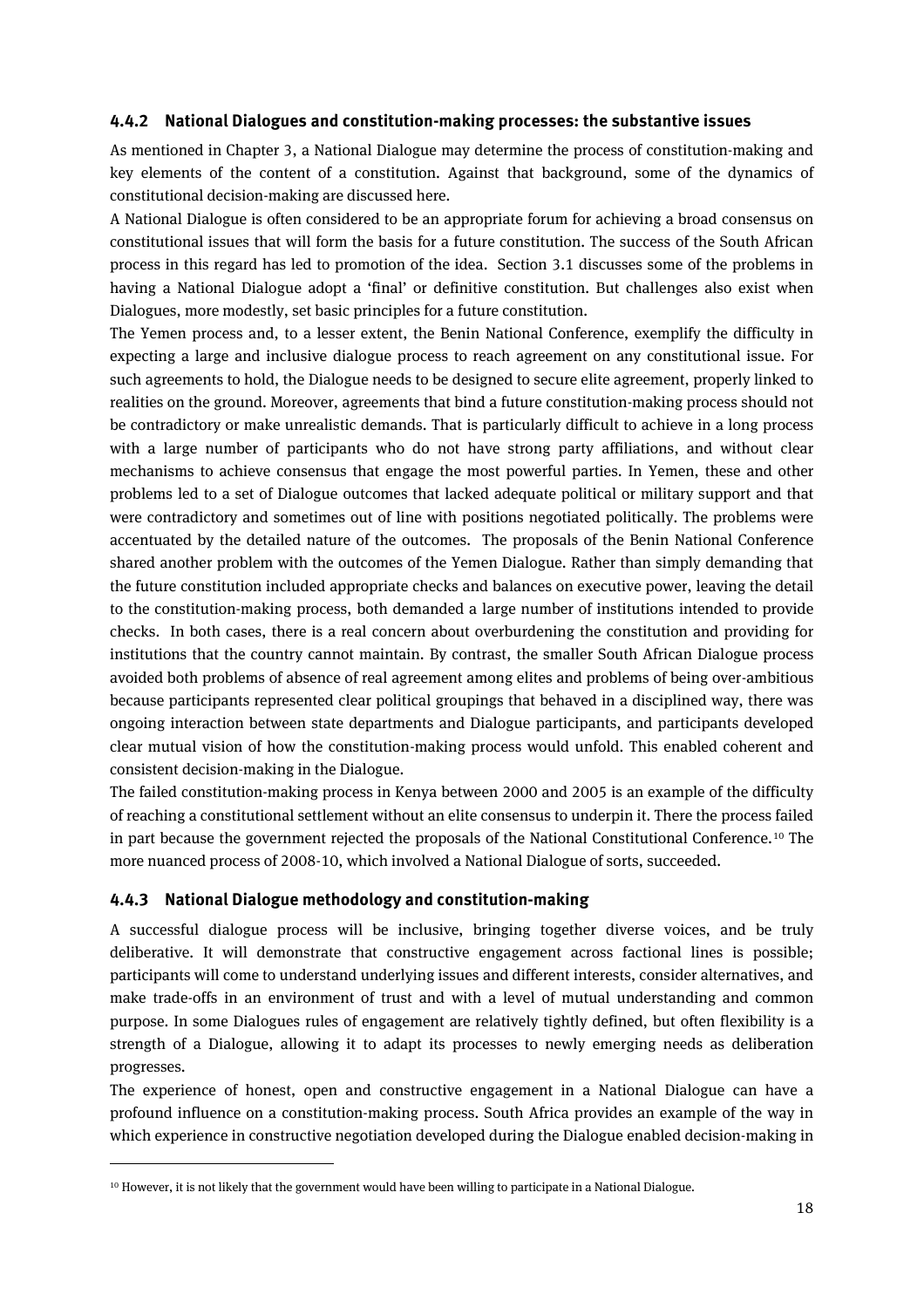the constitution-making process. In the Dialogue, participants learnt how to negotiate in a mature way, without grandstanding and threats, to listen and accommodate new ideas, to be flexible in devising forums and procedures to escape blockages in the process, to trust one another and, perhaps most importantly, and to understand their different positions. This had a major influence on the subsequent process in the Constitutional Assembly because the main decision makers in the South African Constitutional Assembly were veterans of the Dialogue process and their shared experience of negotiation in the National Dialogue influenced their mode of engagement in the Assembly. This was evident both in the way participants engaged with one another and in the procedural creativity that they showed in devising ways of overcoming difficulties. Sometimes, the Assembly adopted the same techniques for avoiding deadlocks that had been used in the Dialogue. For example, when negotiating teams reached an impasse in the Assembly, they were referred to 'the channel', an informal arrangement developed in the National Dialogue in which the lead negotiators for the two dominant parties, the African National Congress (ANC) and the National Party (NP), met privately to resolve problems. Experience with this forum in the National Dialogue meant that Assembly participants trusted it.

Processes in a Dialogue that is parallel to or, effectively, a part of constitution-making may also influence the behaviour of those directly involved in constitution-making. As noted in Chapter 3, the negotiations in Bolivia in 2008 eased tensions in a manner that opened the way to resolving disagreements about the constitution in Congress (Pinto 2011, 11). The precise role of the Tunisian Dialogue in forging agreement on specific issues in the Constituent Assembly remains unclear. Some suggest that, in certain cases, intervention by the National Dialogue was critical, but M'rad et al. (2015) insist that settling constitutional issues was not a priority of the Dialogue; instead, "it had some influence politically and even technically". So, they argue, decisions on the most intractable issues were made in the Committee of Consensus of the Constitutional Assembly but add that "[t]hat does not undermine the merit of the National Dialogue whose role was to push the parties to find a compromise within the committee on consensus". Thus, in addition to resolving the most serious political dispute in Tunisia at the time, through its political legitimacy, the Dialogue could facilitate decision-making in the Assembly.

The process in the Benin National Conference also influenced subsequent constitution-making and government in Benin in various ways. In particular, according to Seely (2009, 92), the campaign to popularize the constitution and, in particular, persuade out-going elites to accept their marginalization, drew directly on the experience of the National Conference.

#### <span id="page-18-0"></span>**4.4.4 Conclusions on the interplay between National Dialogues and constitution-making processes**

Overall, the preceding discussion suggests that *a National Dialogue may enable and reinforce a constitution-making process*. It can establish the political and social environment for successful constitution-making, it can set either a procedural or substantive framework (or both) for a future constitution, and it can provide a model of deliberation that facilitates productive discussion and decision making in a constitution-making process. Moreover, as the example of Tunisia shows, during a constitution-making process, a Dialogue may resolve underlying political problems that are blocking the process. By contrast, without an effective process of Dialogue around substantial social issues, constitution-making often fails. It may be that an inclusive National Dialogue in which broad social, political and economic issues were properly aired and some consensus reached might have assisted Kenyans to adopt a new constitution in 2004. However, as noted above, the primary reason for that process's failure was the absence of elite agreement.

*Constitution-making processes may reinforce National Dialogues* through implementing the vision (or agreements) of the Dialogue in a constitution. But, this process of reinforcement may not be seamless.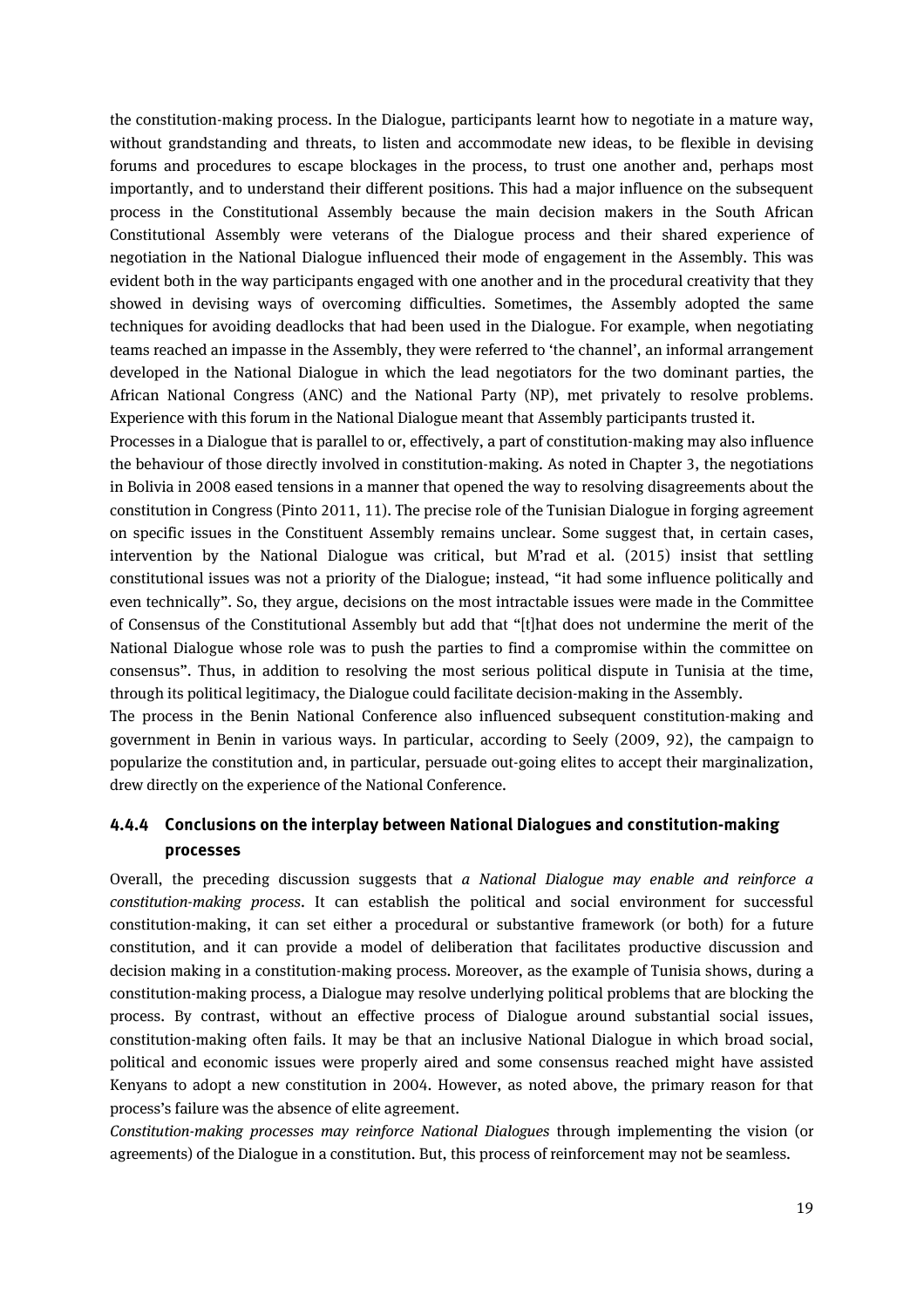- (a) If the Dialogue has overreached, by for instance making unrealistic decisions which cannot be implemented or by pushing through agreements without sufficient underlying elite or social consensus, those decisions may not be adopted in a constitution. Two examples of this can be drawn from the Yemen process. First, an agreement concerning federalism (negotiated by northerners, southerners and representatives of the Houthi) was adopted by the Comprehensive National Dialogue Conference. But, detached from political realities, it had little traction. Second, the Yemen Dialogue agreed to a 30% quota for women in the legislature. Secure in the knowledge that this was not supported by influential elites, the Constitution Drafting Committee would not include this decision in its proposed constitution.
- (b) If a Dialogue has not had a strong process of coordination to ensure coherence in its decisionmaking, constitution drafters may be expected to implement contradictory provisions or provisions that are in tension with one another. In drafting a constitution attention must be paid to ensuring the institutional arrangements dovetail and will work effectively together. As the draft develops, adjustments are made to principles and processes to secure consistency and ensure that the overall goals of the constitution can be achieved. A decision on one issue may require reconsideration of other aspects of the draft constitution. If the agreements reached in the Dialogue are too detailed (or contradictory as was the case in Yemen), this process is constrained and tensions may arise between those guarding the results of the Dialogue and those arguing for a better conceptualised constitution.

*Parallel and disconnected National Dialogues and constitution-making processes are likely to be counterproductive*. Libyans elected a constitution drafting committee a few years ago. Over the past years, Libyans have also attempted to set up National Dialogues on a number of occasions. The Dialogues were to discuss issues that concerned constitution-making, but no mechanisms were considered for ensuring that the processes were mutually reinforcing and that competing visions of the constitutional future of the country were not adopted.

## <span id="page-19-0"></span>5 Lessons for National Dialogues from constitutionmaking

- *1. Process models are not easily transferable:* Each constitution-making process needs to be tailored to the needs of its political and legal context and sensitive to the particularities of different communities. In addition to immediate political demands, the legal and political traditions of each jurisdiction influence what will and will not work. The Zimbabwean constitution-making process of 2008-2012 was largely modelled on the highly successful South African process. However, in part because one of the parties was not seriously committed to reform and was able to use force to influence public responses, that process unfolded very differently from its South African predecessor. Similarly, the Round Table model first adopted in Poland that was mimicked across Eastern Europe is said to have worked less effectively outside Poland (Arato and Miklosi 2010).
- 2. *Successful constitution-making depends on elite agreement. Similarly, if the conclusions of a National Dialogue are not supported by those with power, they are unlikely to be implemented:* Despite the recognition that constitution-making should not be an elite affair and that an inclusive process with broad public participation in constitution-making is important, without agreement of political elites the process is unlikely to succeed. The success of the South African process that concluded in 1996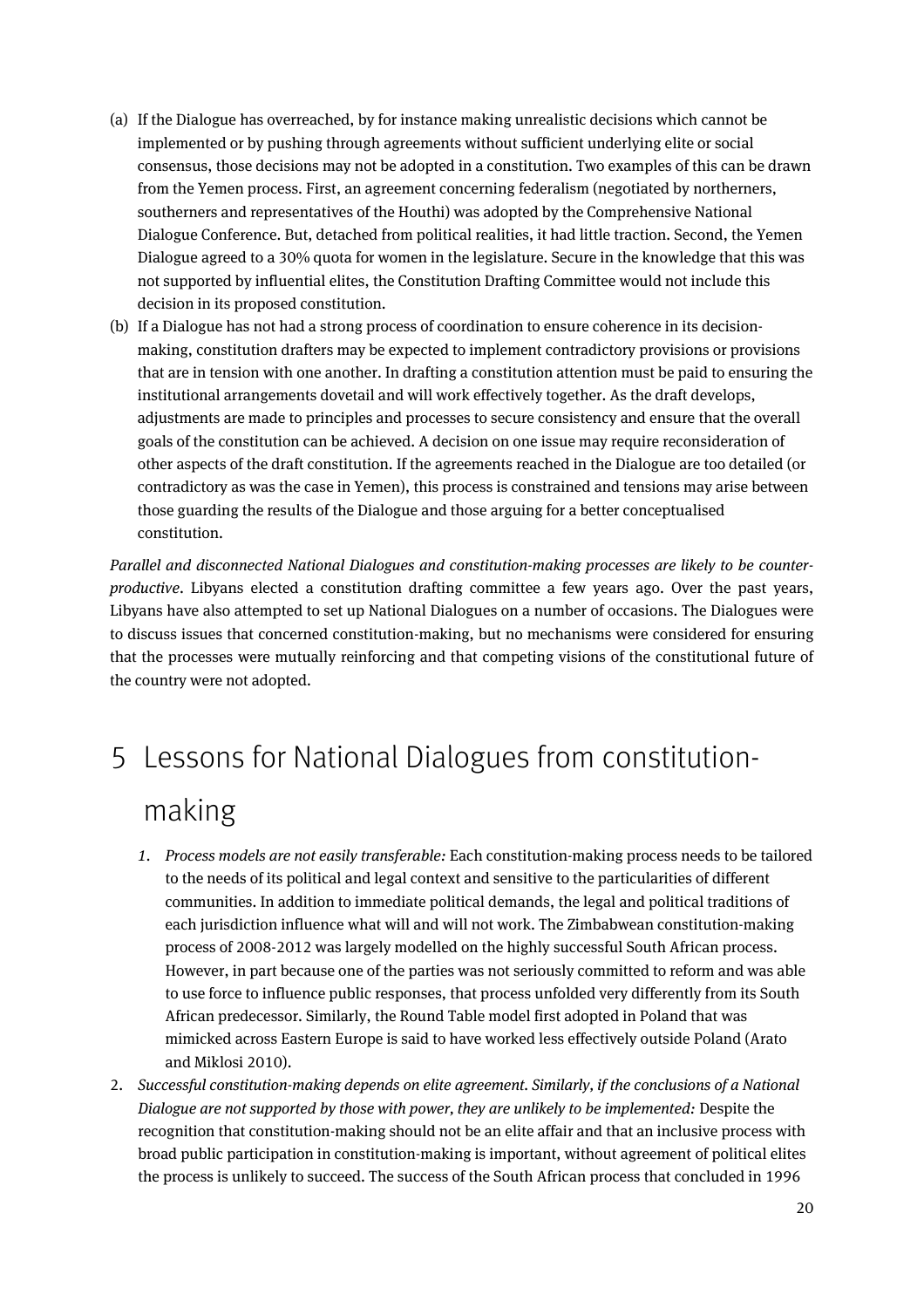was largely due to an agreement among elites. The failure of the Kenyan process in 2005 was a result of the absence of elite agreement and, similarly, the constitution-making processes established by the Fiji military regime in 2012 was aborted because the regime did not agree with aspects of the constitution prepared by the Commission that it had appointed. Moreover, agreement needs to be genuine. The new Zimbabwean constitutional arrangements are already being challenged by the regime despite its ostensible agreement.

- 3. *Timing*: Both premature Dialogues and premature constitution-making are unlikely to succeed. There is often both domestic and international pressure to adopt a constitution. Iraq and Yemen are examples. However, if the conditions for reaching a stable constitutional settlement do not exist, constitution-making should not be undertaken. Interim constitutions may fill the gap. Similarly, National Dialogues are not appropriate in all circumstances. Often, for a Dialogue to be taken seriously and for participants to honour its outcomes (and the compromises they make) parties will need to have provided some concrete demonstration of their intentions in advance. Such confidence building measures preceded the South African dialogue process. In Yemen, the Technical Preparatory Committee for the Comprehensive National Dialogue Conference urged that, pending the start of the Conference, a list of '20 Points' (i.e. pressing grievances and concerns) should be addressed by the government. While the President was sensitive to most of the Points, and some steps were taken, the Conference was undertaken without significant action on the 20 Points. This contributed to the political failure of the transition.
- 4. *What is appropriately decided? Scale down ambitions; avoid fixing policy*: Both constitutions and the proposals of National Dialogues may be over ambitious. The constitutions of Brazil and Ecuador are examples of overly ambitious constitutions that in their detail and promise place unrealistic demands on the government. Similarly, National Dialogues may raise expectations excessively which, when they are not met, cause disappointment and can generate anger and opposition to the overall process and outcomes.
- <span id="page-20-0"></span>5. *Build legitimacy and engage civil society*: There is broad agreement that constitution-making benefits from engagement with civil society: proper public participation in constitution-making leads to a better and more legitimate constitution. A similar approach is gradually developing with respect to National Dialogues. The importance of maintaining good contact with citizens and developing ways in which they can participate is usually recognized in large Dialogues. It is less often embraced in smaller 'summit' Dialogues through which political settlements are negotiated. In both constitutionmaking processes and political Dialogues, some matters cannot be negotiated in the public spotlight. Nonetheless, increased openness and inclusiveness in even summit Dialogue may lead to more durable outcomes.
	- 6. *Avoid self-interest (on the part of the drafters)*: No Dialogue or constitution-making process can avoid entirely participants pursuing their own interests. Moreover, of course, as representative actors, participants are expected to present the interests of their constituencies. The question is how to increase discussion that focuses on the general good and avoid personal interests determining outcomes. Some commentators argue that the design of the constitution-making forum is important here. For instance, if a legislature is used to draft a constitution, that constitution is likely to confer significant powers on the legislature (Elster 1995). This reasoning may apply to Dialogues as well and is reflected in increasing pressure for summit Dialogues to be more inclusive, thus reducing the ability of rival elites to push for agreements that take account of their (often short term) interests alone.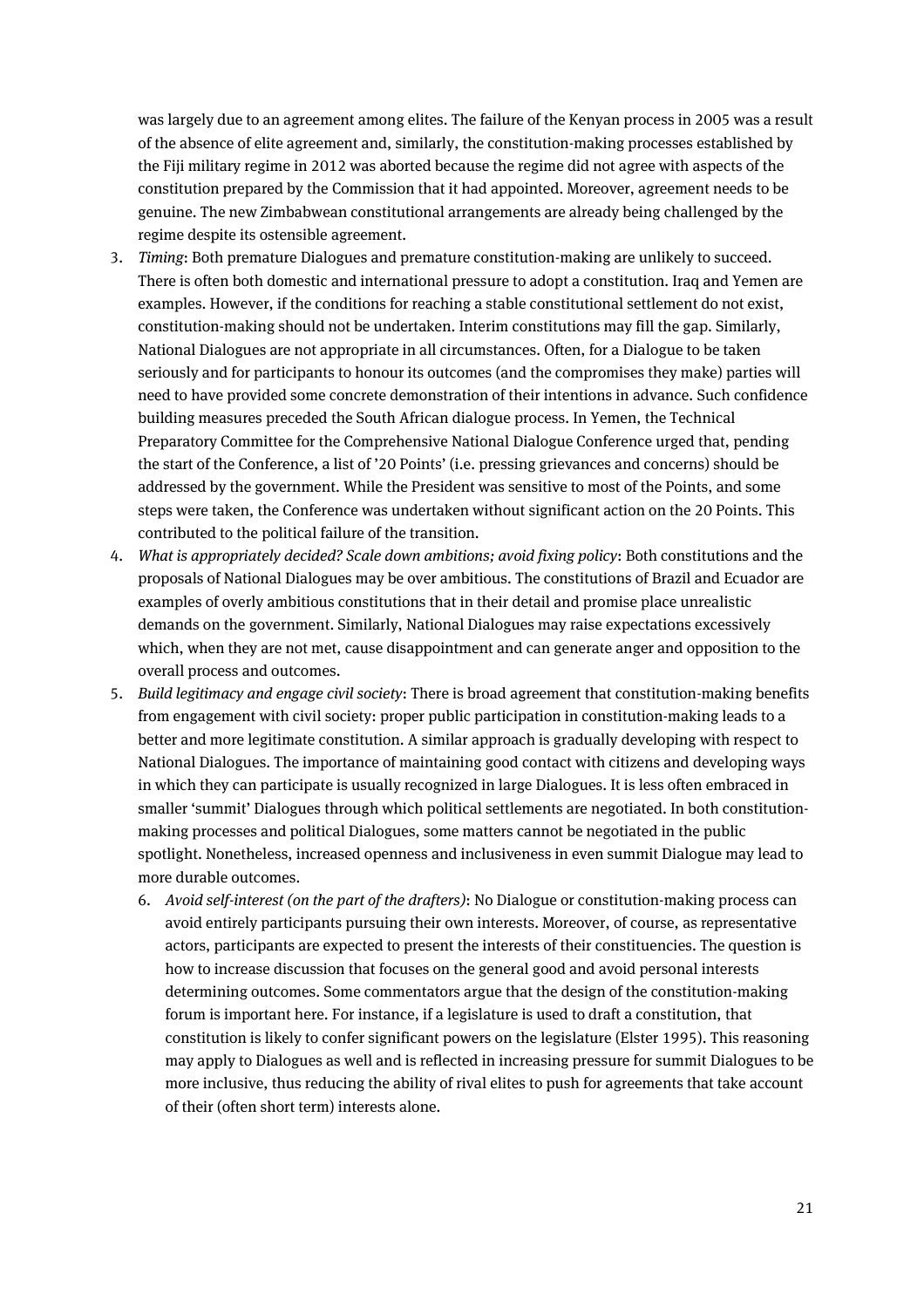### References

- Acemoglu, Daron and Robinson, James A 2013. Why Nations Fail: The Origins of Power, Prosperity and Poverty. London: Profile Books.
- Al Jazeera Center for Studies 2013. Tunisia: National Dialogue in the Context of Political and Security Challenges (Position Paper), 10 November 2013.
- Arato, Andrew 1993. Constitution and Continuity in the East European Transitions, in: Tilberg Foreign Law Review, 3, 345-370.
- Arato, Andrew and Miklosi, Zoltan 2010. Constitution Making and Transitional Politics in Hungary, in: Laura Miller (ed.). Framing the State in Times of Transition: Case Studies in Constitution Making. Washington DC: United States Institute of Peace, 350.
- Bell, Christine 2006. Peace Agreements: Their Nature and Legal Status, in: American Journal of International Law 100, 373.
- Ben Abdesselem, Sélim 2014. The making of a constitution: A look back at Tunisia's Thorny Consensus-Building Process ConstitutionNet.org. [www.constitutionnet.org/news/making-constitution-look](http://www.constitutionnet.org/news/making-constitution-look-back-tunisias-thorny-consensus-building-process)[back-tunisias-thorny-consensus-building-process.](http://www.constitutionnet.org/news/making-constitution-look-back-tunisias-thorny-consensus-building-process)
- Brewer-Carias, Allan R. 2010. The 1999 Venezuelan Constitution-Making Process as an Instrument for Framing the Development of an Authoritarian Political Regime, in: Laura Miller (ed.). Framing the State in Times of Transition: Case Studies in Constitution Making. Washington DC: United States Institute of Peace, 505.
- Davies, Celia 2014. Interim Constitutions in Post-Conflict Settings: Discussion Report. [www.idea.int/resources/analysis/loader.cfm?csModule=security/getfile&pageID=70244.](http://www.idea.int/resources/analysis/loader.cfm?csModule=security/getfile&pageID=70244)
- Elster, Jon 1995. Forces and Mechanisms in the Constitution-Making Process, in: Duke Law Journal 45, 364-396.
- Fakkhro, Elham 2013. Bahrain's National Dialogue Faces a Stalemate. Al Jazeera Centre for Studies.
- Fox, Donald T., Gallon-Giraldo, Gustavo and Stetson, Anne 2010. Lessons of the Colombian Constitutional Reform of 1991: Toward the Securing of Peace and Reconciliation? in: Laura Miller (ed.). Framing the State in Times of Transition: Case Studies in Constitution Making. Washington DC: United States Institute of Peace, 467.
- Garlicki, Lech and Zofia A. Garlicka 2010. Constitution Making, Peace Building, and National Reconciliation: The Experience of Poland, in: Laura Miller (ed.). Framing the State in Times of Transition: Case Studies in Constitution Making. Washington DC: United States Institute of Peace, 391.
- Ghai, Yash 2005. A journey around constitutions: reflections on contemporary constitutions, in: South African Law Journal 122, 804.
- Ghai, Yash Pal 2009. Creating a new Constitutional Order: Kenya's Predicament Governance, in: [Elizabeth W Gachenga,](https://www.amazon.com/s/ref=dp_byline_sr_book_1?ie=UTF8&text=Elizabeth+W.+Gachenga&search-alias=books&field-author=Elizabeth+W.+Gachenga&sort=relevancerank) [Luis G Franceschi,](https://www.amazon.com/s/ref=dp_byline_sr_book_2?ie=UTF8&text=Luis+G.+Franceschi&search-alias=books&field-author=Luis+G.+Franceschi&sort=relevancerank) and [Migai Akech](https://www.amazon.com/s/ref=dp_byline_sr_book_3?ie=UTF8&text=Migai+Akech&search-alias=books&field-author=Migai+Akech&sort=relevancerank) (eds.). Governance, Institutions and the Human Condition. Nairobi: LawAfrica Publishing Ltd 13.
- Hamidi, Hannah 2015. A comparative analysis of the Post-Arab Spring National Dialogues in Tunisia and Yemen, in: Accord 3. [www.accord.org.za/people/hannah-hamidi.](http://www.accord.org.za/people/hannah-hamidi)
- Hart, Vivien 2003. Democratic Constitution Making. Washington, DC, United States Institute of Peace, Special Report 107.
- M'rad, Hatem et al 2015. National Dialogue in Tunisia. Tunisian Association of Political Science, Nirvana.